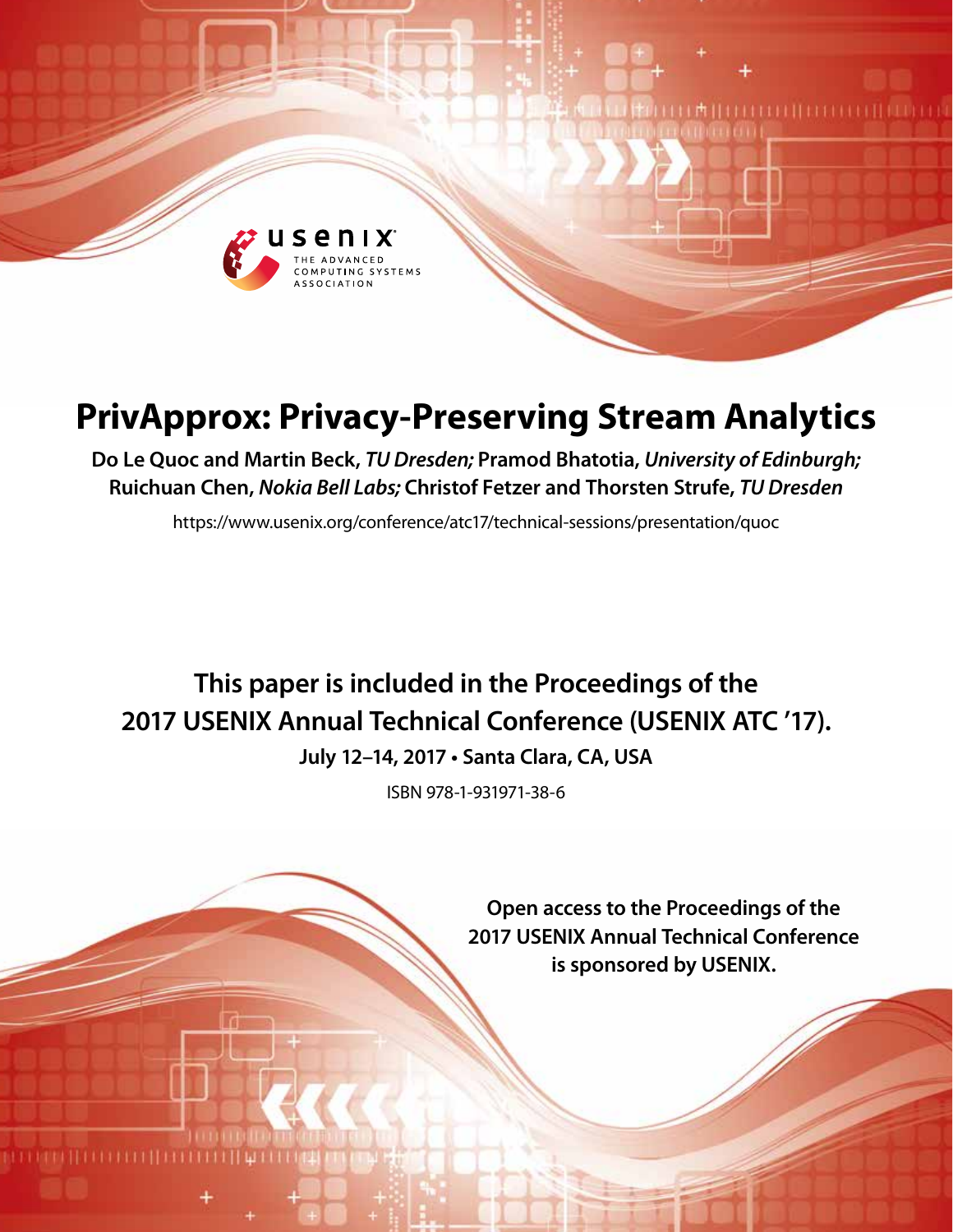# PrivApprox: Privacy-Preserving Stream Analytics

[https://PrivApprox.github.io](https://privapprox.github.io/)

Do Le Quoc<sup>†</sup>, Martin Beck<sup>†</sup>, Pramod Bhatotia<sup>∗</sup>, Ruichuan Chen<sup>‡</sup>, Christof Fetzer<sup>†</sup>, Thorsten Strufe<sup>†</sup> †TU Dresden <sup>∗</sup>University of Edinburgh ‡Nokia Bell Labs

## Abstract

*How to preserve users' privacy while supporting high-utility analytics for low-latency stream processing?*

To answer this question: we describe the design, implementation and evaluation of PRIVAPPROX, a data analytics system for privacy-preserving stream processing. PRIVAPPROX provides three important properties: *(i)* Privacy: zero-knowledge privacy guarantee for users, a privacy bound tighter than the state-of-the-art differential privacy; *(ii)* Utility: an interface for data analysts to systematically explore the trade-offs between the output accuracy (with error estimation) and the query execution budget; *(iii)* Latency: near real-time stream processing based on a scalable "synchronization-free" distributed architecture.

The key idea behind our approach is to marry two techniques together, namely, *sampling* (used for approximate computation) and *randomized response* (used for privacypreserving analytics). The resulting marriage is complementary — it achieves stronger privacy guarantees, and also improves the performance for stream analytics.

## 1 Introduction

Many online services continuously collect users' private data for real-time analytics. Much of this data arrives as a data stream and in huge volumes, requiring real-time stream processing based on distributed systems [\[1–](#page-12-0)[3,](#page-12-1) [21\]](#page-12-2).

In the current ecosystem of data analytics, the analysts usually have direct access to users' private data, and must be trusted not to abuse it. However, this trust has been violated in the past [\[28,](#page-12-3) [49,](#page-13-0) [62,](#page-13-1) [69\]](#page-14-0). A pragmatic ecosystem has two desirable, but contradictory design requirements: *(i)* stronger privacy guarantees for users, and *(ii)* high-utility stream analytics in real time. Users seek stronger privacy, while analysts strive for high-utility analytics in real time.

To meet these two design requirements, there is a surge of novel computing paradigms that address these concerns, albeit *separately*. Two such paradigms are *privacy-preserving analytics* to protect user privacy and *approximate computation* for real-time analytics.

Privacy-preserving analytics. Recent privacy-preserving analytics systems favor a distributed architecture to avoid central trust (see [§8](#page-11-0) for details), where users' private data is stored locally on their respective client devices. Data analysts use a publish-subscribe mechanism to run aggregate queries over the distributed private dataset of a large number of clients. Thereafter, such systems add noise to the aggregate output to provide useful privacy guarantees, such as differential privacy [\[32\]](#page-12-4). Unfortunately, these state-of-the-art systems normally deal with single-shot batch queries, and therefore, these systems cannot be used for real-time stream analytics.

Approximate computation. Approximate computation is based on the observation that many data analytics jobs are amenable to an approximate rather than the exact output (see [§8](#page-11-0) for details). Such applications include speech recognition, computer vision, machine learning, and recommender systems. For such an approximate workflow, it is possible to trade accuracy by computing over a subset (usually selected via a sampling mechanism) instead of the entire input dataset. Thereby, data analytics systems based on approximate computation can achieve low latency and efficient utilization of resources. However, the existing systems for approximate computation assume a centralized dataset, where the desired sampling mechanism can be employed. Thus, existing systems are not compatible with the distributed privacy-preserving analytics systems.

The marriage. In this paper, we make the observation that the two computing paradigms, i.e., privacy-preserving analytics and approximate computation, are complementary. Both paradigms strive for an approximate instead of the exact output, but they differ in their *means* and *goals* for approximation. Privacy-preserving analytics adds explicit *noise* to the aggregate query output to protect user privacy, whereas approximate computation relies on a representative *sampling* of the entire dataset to compute over only a subset of data items to enable low-latency/efficient analytics. Therefore, we marry these two existing paradigms together in order to leverage the benefits of both. The high-level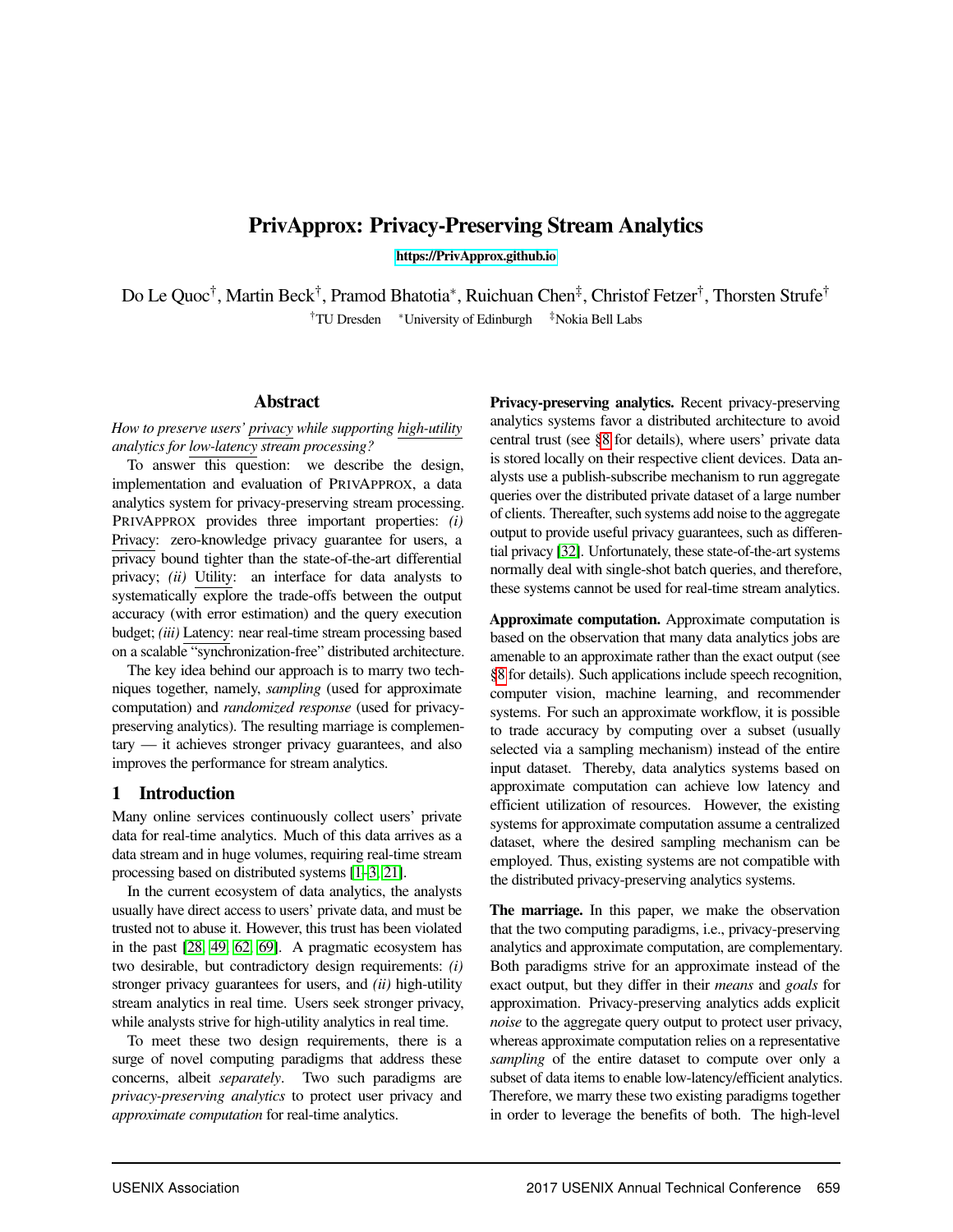idea is to achieve privacy (via approximation) by directly computing over a subset of sampled data items (instead of computing over the entire dataset) and then adding an explicit noise for privacy preservation.

To realize this marriage, we designed an approximation mechanism that also achieves privacy-preserving goals for stream analytics. Our design (see Figure [1\)](#page-2-0) targets a distributed setting, similar as aforementioned, where users' private data is stored locally on their respective personal devices, and an analyst issues a streaming query for analytics over the distributed private dataset of users. The analyst's streaming query is executed on the users' data periodically (a configurable epoch) and the query results are transmitted to a centralized aggregator via a set of proxies. The analyst interfaces with the aggregator to get the aggregate query output periodically.

We employ two core techniques to achieve our goal. Firstly, we employ *sampling* [\[60\]](#page-13-2) directly at the user site for approximate computation, where each user randomly decides whether to participate in answering the query in the current epoch. Since we employ sampling at the data source, instead of sampling at a centralized infrastructure, we are able to squeeze out the desired data size (by controlling the sampling parameter) from the very first stage in the analytics pipeline, which is essential in low-latency environments.

Secondly, if the user participates in the query answering process, we employ a *randomized response* [\[37\]](#page-13-3) mechanism to add noise to the query output at the user site, again locally at the source of the data in a decentralized fashion. In particular, each user locally randomizes the truthful answer to the query to achieve the differential privacy guarantees ([§3.2.2\)](#page-4-0). Since we employ noise addition at the source of data, instead of adding the explicit noise to the aggregate output at a trusted aggregator or proxies, we enable a truly "synchronization-free" distributed architecture, which requires *no coordination* among proxies and the aggregator for the mandated noise addition.

The last, but not the least, silver bullet of our design: it turns out that the combination of the two aforementioned techniques (i.e., sampling and randomized response) leads us to achieve zero-knowledge privacy [\[41\]](#page-13-4), a privacy bound tighter than the state-of-the-art differential privacy [\[32\]](#page-12-4).

To summarize, we present the design and implementation of a practical system for privacy-preserving stream analytics in real time. In particular, our system is a novel combination of the sampling and randomized response techniques, as well as a scalable "synchronization-free" routing scheme which employs a light-weight XOR-based encryption scheme [\[26\]](#page-12-5). The resulting system ensures zero-knowledge privacy, anonymization, and unlinkability for users ([§2.2\)](#page-2-1). Altogether, we make the following contributions:

• We present a marriage of the sampling and randomized response techniques to achieve improved performance and stronger privacy guarantees.



<span id="page-2-0"></span>Figure 1: System overview.

- We present an adaptive query execution interface for analysts to systematically make a trade-off between the output accuracy and the query execution budget.
- We present a confidence metric on the output accuracy using a confidence interval to interpret the approximation due to sampling and randomization.

To empirically evaluate our approach, we implemented our design as a fully functional prototype in a system called PRIVAPPROX based on Apache Flink [\[21\]](#page-12-2) and Apache Kafka [\[7\]](#page-12-6). In addition to stream analytics, we further extended our system to support privacy-preserving "historical" batch analytics over users' private datasets. The evaluation based on micro-benchmarks and real-world case studies shows that this marriage is, in fact, made in heaven!

## 2 Overview

#### 2.1 System Architecture

PRIVAPPROX is designed for privacy-preserving stream analytics on distributed users' private dataset. Figure [1](#page-2-0) depicts the high-level architecture of PRIVAPPROX. Our system consists of four main components: clients, proxies, aggregator, and analysts.

*Clients* locally store users' private data on their respective personal devices, and subscribe to queries from the system. *Analysts* publish streaming queries to the system, and also specify a query execution budget. The query execution budget can either be in the form of latency guarantees/SLAs, output quality/accuracy, or the computing resources for query processing. Our system ensures that the computation remains within the specified budget.

At a high-level, the system works as follows: a query published by an analyst is distributed to clients via the aggregator and proxies. Clients answer the analyst's query locally over the users' private data using a privacy-preserving mechanism. Client answers are transmitted to the aggregator via anonymizing *proxies*. The *aggregator* aggregates received answers from the clients to provide privacy-preserving stream analytics to the analyst.

#### <span id="page-2-1"></span>2.2 System Model

Query model. PRIVAPPROX supports the SQL query language for *analysts* to formulate streaming queries, which are executed periodically at the clients as sliding window computations [\[14\]](#page-12-7). While queries can be complex, the results of a query are expressed as counts within histogram buckets, i.e.,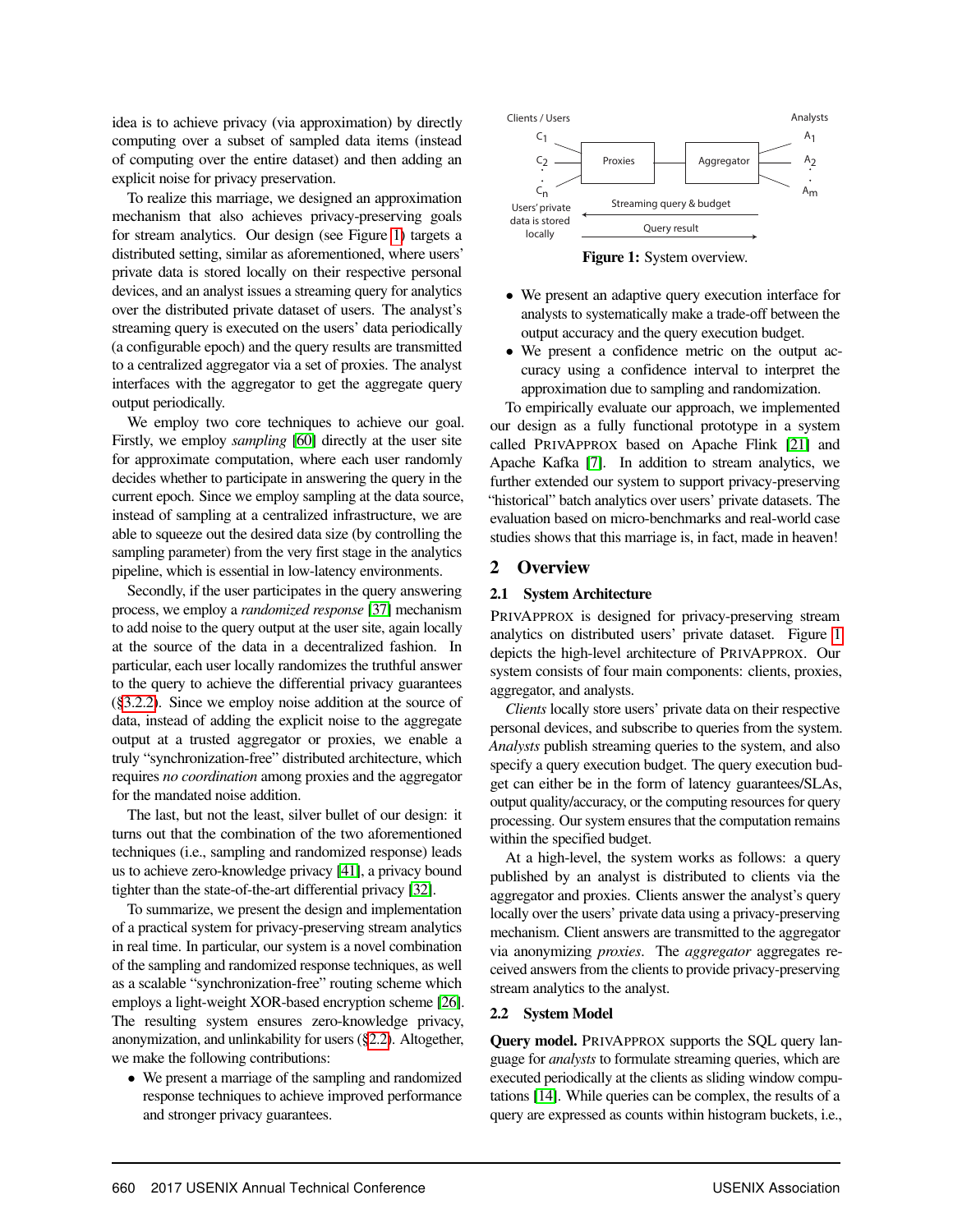each bucket represents a range of the query's answer values. Specifically, each query answer is represented in the form of binary buckets, where each bucket stores a value '1' or '0' depending on whether or not the answer falls into the value range represented by that bucket. For example, an analyst can learn the driving speed distribution across all vehicles in San Francisco by formulating an SQL query "SELECT speed FROM vehicle WHERE location='San Francisco'". The analyst can then define 12 answer buckets on speed: '0', '1∼10', '11∼20', ···, '81∼90', '91∼100', and '>100'. If a vehicle is moving at 15 mph in San Francisco, it answers '1' for the third bucket and '0' for all others.

Our query model supports not only numeric queries as described above, but also non-numeric queries. For nonnumeric queries, each bucket is specified by a matching rule or a regular expression. Note that, at first glance, our query model may appear simple; however, it has been shown to be effective for a wide-range of analytics algorithms [\[19,](#page-12-8) [20\]](#page-12-9).

Threat model. *Analysts* are potentially malicious. They may try to violate the PRIVAPPROX's privacy model (described later), i.e., de-anonymize clients, build profiles through the linkage of queries and answers, or remove the added noise from answers.

*Clients* are potentially malicious. They could generate false or invalid responses to distort the query result for the analyst. However, we do not defend against the Sybil attack [\[31\]](#page-12-10), which is beyond the scope of this work [\[75\]](#page-14-1).

*Proxies* are also potentially malicious. They may transmit messages between clients and the aggregator in contravention of our system protocols. PRIVAPPROX includes at least two proxies, and there are at least two proxies which do not collude with each other.

The *aggregator* is assumed to be honest-but-curious. The aggregator faithfully conforms to the system protocols, but may try to exploit the information about clients. The aggregator does not collude with any proxy nor the analyst.

Finally, we assume that all the end-to-end communications use authenticated and confidential connections (e.g., protected by long-lived TLS connections), and no system component could monitor all network traffic.

Privacy model. Our privacy properties include: *(i)* zeroknowledge privacy, *(ii)* anonymity, and *(iii)* unlinkability.

All aggregate query results in the system are independently produced under the *zero-knowledge privacy* guarantees [\[41\]](#page-13-4). The zero-knowledge privacy metric builds upon differential privacy [\[32\]](#page-12-4), and provides a tighter bound on privacy guarantees compared to differential privacy. Informally, zero-knowledge privacy states that essentially everything that an adversary can learn from the output of an zero-knowledge private mechanism could also be learned using the aggregate information. *Anonymity* means that no system component can associate query answers or query requests with a specific client. Finally, *unlinkability* means that no system

component can join any pair of query requests or answers to the same client, even to the same anonymous client.

We give a sketch of the privacy analysis in [§4,](#page-6-0) while we also provide the formal definition, analysis, and proof in the technical report [\[64\]](#page-13-5).

## 3 Design

PRIVAPPROX consists of two main phases (see Figure [1\)](#page-2-0): *submitting queries* and *answering queries*. In the first phase, an analyst submits a query (along with the execution budget) to clients via the aggregator and proxies. In the second phase, the query is answered by the clients in the reverse direction.

#### <span id="page-3-1"></span>3.1 Submitting Queries

To perform statistical analysis over users' private data streams, an analyst creates a query using the query model described in [§2.2.](#page-2-1) In particular, each query consists of the following fields, and is signed by the analyst for non-repudiation:

$$
Query := \langle Q_{ID}, SQL, A[n], f, w, \delta \rangle \tag{1}
$$

- *Q<sub>ID</sub>* denotes a unique identifier of the query. This can be generated by concatenating the identifier of the analyst with a serial number unique to the analyst.
- *SQL* denotes the actual SQL query, which is passed on to clients and executed on their respective personal data.
- *A*[*n*] denotes the format of a client's answer to the query. The answer is an *n*-bit vector where each bit associates with a possible answer value in the form of a "0" or "1" per index (or answer value range).
- *f* denotes the answer frequency, i.e., how often the query needs to be executed at clients.
- *w* denotes the window length for sliding window computations [\[13\]](#page-12-11). For example, an analyst may only want to aggregate query results for the last ten minutes, which means the window length is ten minutes.
- $\delta$  denotes the sliding interval for sliding window computations. For example, an analyst may want to update the query results every one minute, and so the sliding interval is set to one minute.

After forming the query, the analyst sends the query, along with the query execution budget, to the aggregator. Once receiving the pair of the query and query budget from the analyst, the aggregator first converts the query budget into system parameters for sampling (*s*) and randomization (*p*,*q*). We explain these system parameters in the next section [§3.2.](#page-3-0) Hereafter, the aggregator forwards the query and the converted system parameters to clients via proxies.

#### <span id="page-3-0"></span>3.2 Answering Queries

After receiving the query and system parameters, we next explain how the query is answered by clients and processed by the system to produce the result for the analyst. The query answering process involves four steps including *(i)* sampling at clients for low-latency approximation; *(ii)* randomizing answers for privacy preservation; *(iii)* transmitting answers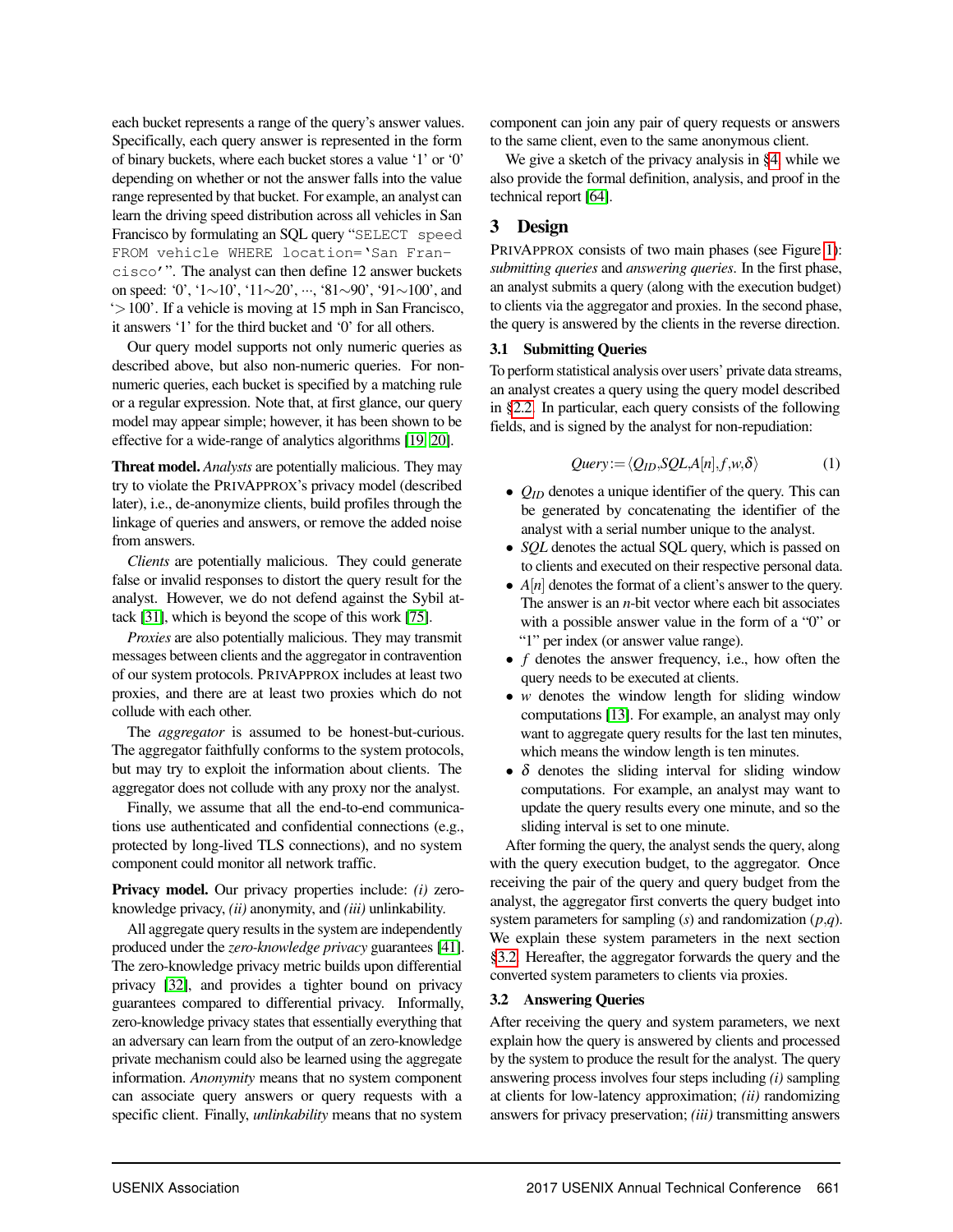via proxies for anonymization and unlinkability; and finally, *(iv)* aggregating answers with error estimation to give a confidence level on the approximate result.

## <span id="page-4-4"></span>3.2.1 Step I: Sampling at Clients

We make use of approximate computation to achieve lowlatency execution by computing over a subset of data items instead of the entire input dataset. Specifically, our work builds on sampling-based techniques [\[8,](#page-12-12) [9,](#page-12-13) [42,](#page-13-6) [53,](#page-13-7) [65\]](#page-13-8) in the context of "Big Data" analytics. Since we aim to keep the private data stored at individual clients, PRIVAPPROX applies an input data sampling mechanism locally at the clients. In particular, we use *Simple Random Sampling* (SRS) [\[60\]](#page-13-2).

Simple Random Sampling (SRS). SRS is considered as a fair way of selecting a sample from a given population since each individual in the population has the same chance of being included in the sample. We make use of SRS at the clients to select clients that will participate in the query answering process. In particular, the aggregator passes the *sampling parameter* (*s*) on to clients as the probability of participating in the query answering process. Thereafter, each client flips a coin with the probability based on the sampling parameter (*s*), and decides whether to participate in answering a query. Suppose that we have a population of *U* clients, and each client  $i$  has an answer  $a_i$ . We want to calculate the sum of these answers across the population, i.e.,  $\sum_{i=1}^{U} a_i$ . To compute an approximate sum, we apply the SRS at clients to get a sample of U' clients. The estimated sum is then calculated as follows:

<span id="page-4-2"></span>
$$
\hat{\tau} = \frac{U}{U'} \sum_{i=1}^{U'} a_i \pm error \tag{2}
$$

Where the error bound *error* is defined as:

<span id="page-4-1"></span>
$$
error = t\sqrt{\widehat{Var}(\hat{\tau})}
$$
 (3)

Here, *t* is a value of the *t*-distribution with  $U' - 1$  degrees of freedom at the  $1 - \alpha/2$  level of significance, and the estimated variance  $\widehat{Var}(\hat{\tau})$  of the sum is:

$$
\widehat{Var}(\hat{\tau}) = \frac{U^2}{U'} \sigma^2(\frac{U - U'}{U})
$$
\n(4)

Where  $\sigma^2$  is the sample variance of the sum.

Note that, in this paper, we assume that all clients produce the input stream with data items following the same distribution, i.e., all clients' data streams belong to the same stratum. We further extend our sampling mechanism with the *stratified sampling* technique [\[53\]](#page-13-7) to deal with varying distributions of data streams. We cover the algorithm and evaluation of stratified sampling in the technical report [\[64\]](#page-13-5).

#### <span id="page-4-0"></span>3.2.2 Step II: Answering Queries at Clients

Clients that participate in the query answering process make use of the *randomized response* technique [\[37\]](#page-13-3) to preserve answer privacy, with *no* synchronization among clients.

Randomized response. Randomized response protects user's privacy by allowing individuals to answer sensitive queries without providing truthful answers all the time, yet it allows analysts to collect statistical results. Randomized response works as follows: suppose an analyst sends a query to individuals to obtain the statistical result about a sensitive property. To answer the query, a client locally randomizes its answer to the query [\[37\]](#page-13-3). Specifically, the client flips a coin, if it comes up heads, then the client responds its truthful answer; otherwise, the client flips a second coin and responds "Yes" if it comes up heads or "No" if it comes up tails. The privacy is preserved via the ability to refuse responding truthful answers.

Suppose that the probabilities of the first coin and the second coin coming up heads are *p* and *q*, respectively. The analyst receives *N* randomized answers from individuals, among which  $R<sub>v</sub>$  answers are "Yes". Then, the number of original truthful "Yes" answers before the randomization process can be estimated as:

$$
E_y = \frac{R_y - (1 - p) \times q \times N}{p} \tag{5}
$$

Suppose  $A_y$  and  $E_y$  are the actual and the estimated numbers of the original truthful "Yes" answers, respectively. The accuracy loss  $\eta$  is then defined as:

<span id="page-4-3"></span>
$$
\eta = \left| \frac{A_y - E_y}{A_y} \right| \tag{6}
$$

It has been proven in [\[36\]](#page-13-9) that, the randomized response mechanism achieves  $\varepsilon$ -differential privacy [\[32\]](#page-12-4), where:

$$
\varepsilon = \ln\left(\frac{\Pr[Response = Yes|Truth = Yes]}{\Pr[Response = Yes|Truth = No]}\right)
$$
 (7)

More specifically, the above randomized response mechanism achieves  $\varepsilon$ -differential privacy, where:

$$
\varepsilon = \ln\left(\frac{p + (1 - p) \times q}{(1 - p) \times q}\right) \tag{8}
$$

The reason is that, if a truthful answer is "Yes", then with the probability of ' $p + (1 - p) \times q$ ', the randomized answer will still remain "Yes". Otherwise, if a truthful answer is "No", then with the probability of ' $(1-p) \times q$ ', the randomized answer will become "Yes".

It is worth mentioning that, combining the randomized response with the sampling technique described in Step I, we achieve not only differential privacy but also zero-knowledge privacy [\[41\]](#page-13-4) which is a privacy bound tighter than differential privacy. We sketch out the proof in [§4,](#page-6-0) with details in the technical report [\[64\]](#page-13-5).

#### <span id="page-4-5"></span>3.2.3 Step III: Transmitting Answers via Proxies

After producing randomized responses, clients transmit them to the aggregator via the proxies. To achieve anonymity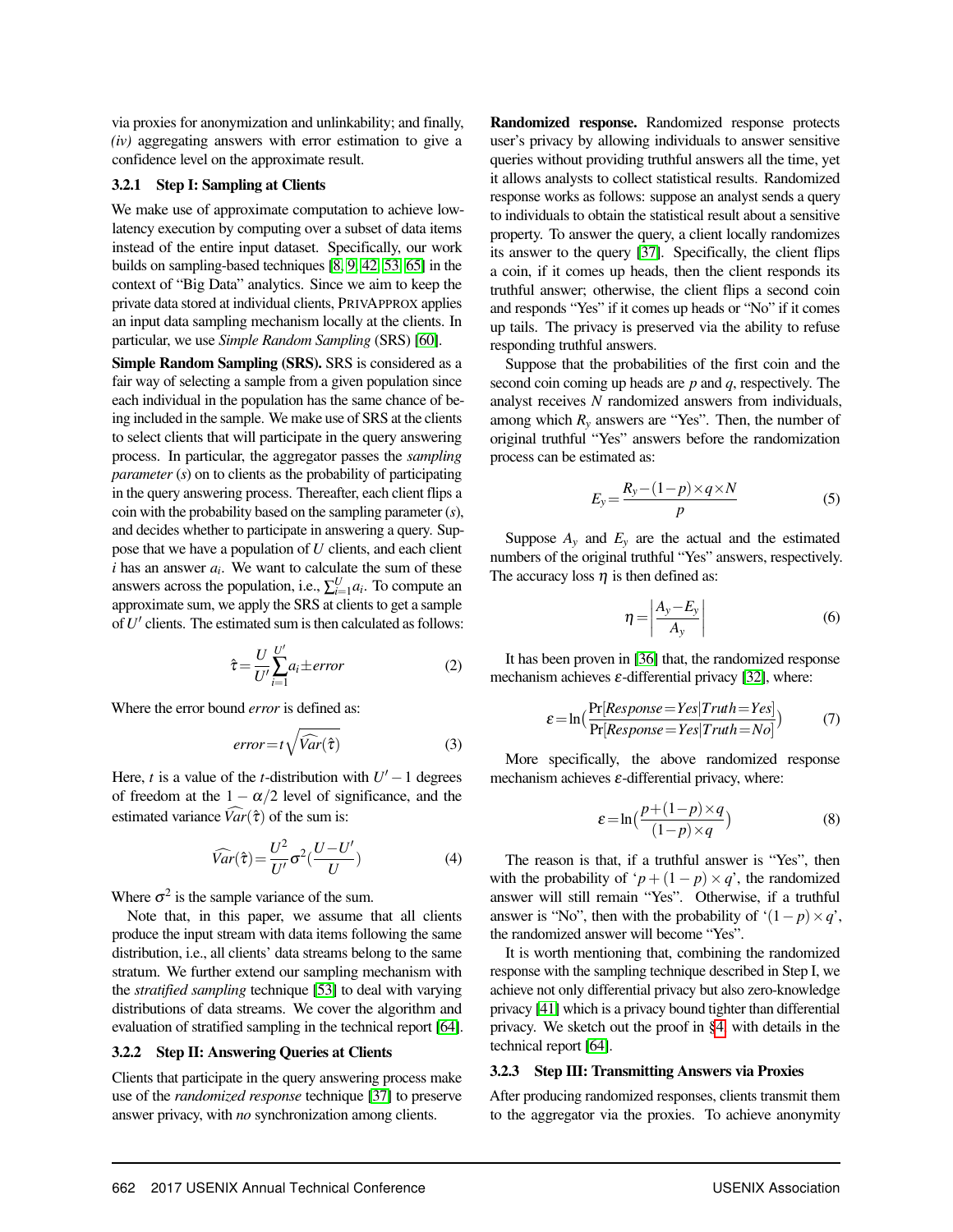

Figure 2: XOR-based encryption with two proxies.

and unlinkability of the clients against the aggregator and analysts, we utilize the XOR-based encryption together with source rewriting, which has been used for anonymous communications [\[26,](#page-12-5) [27,](#page-12-14) [30,](#page-12-15) [67\]](#page-14-2).

XOR-based encryption. At a high-level, the XOR-based encryption employs extremely efficient bit-wise XOR operations as its cryptographic primitive compared to expensive public-key cryptography. This allows us to support resource-constrained clients, e.g., smartphones and sensors. The underlying idea of this encryption is simple: if Alice wants to send a message *M* of length *l* to Bob, then Alice and Bob share a secret  $M_K$  (in the form of a random bit-string of length *l*). To transmit the message *M* privately, Alice sends an encrypted message ' $M_E = M \oplus M_K$ ' to Bob, where '⊕' denotes the bit-wise XOR operation. To decrypt the message, Bob again uses the bit-wise XOR operation:  $M = M_E \oplus M_K$ .

Specifically, we apply the XOR-based encryption to transmit clients' randomized answers as follows. At first, each randomized answer is concatenated with its associated query identifier *QID* to build a message *M*:

$$
M = Q_{ID}, Randomized Answer
$$
 (9)

Thereafter, the client generates  $(n - 1)$  random *l*-bit key strings  $M_{K_i}$  with  $2 \le i \le n$  using a cryptographic pseudo-random number generator (PRNG) seeded with a cryptographically strong random number. The XOR of all  $(n-1)$  key strings together forms the secret  $M_K$ .

$$
M_K = \bigoplus_{i=2}^n M_{K_i} \tag{10}
$$

Next, the client performs an XOR operation with *M* and *M<sup>K</sup>* to produce an encrypted message *ME*.

$$
M_E = M \oplus M_K \tag{11}
$$

As a result, the message *M* is split into *n* messages  $\langle M_E, M_{K_2}, \cdots, M_{K_n} \rangle$ . Afterwards, a unique message identifier *MID* is generated, and sent along with the split messages to the *n* proxies via anonymous channels enabled by source rewriting [\[30,](#page-12-15) [67\]](#page-14-2).

Client 
$$
\longrightarrow
$$
 Proxy1:  $\langle M_{ID}, M_E \rangle$   
Client  $\longrightarrow$  Proxyi:  $\langle M_{ID}, M_{K_i} \rangle$  (12)

Upon receiving the messages (either  $\langle M_{ID}, M_E \rangle$  or  $\langle M_{ID}, M_{K_i} \rangle$  from clients, the *n* proxies transmit these messages to the aggregator.

The message identifier *MID* ensures that *M<sup>E</sup>* and all associated  $M_{K_i}$  will be joined later to decrypt the original message *M* at the aggregator. Note that,  $\langle M_{ID}, M_E \rangle$  and all  $\langle M_{ID}, M_{K_i} \rangle$  are computationally indistinguishable, which hides from the proxies if the received data contains the encrypted answer or is just a pseudo-random bit string.

#### <span id="page-5-0"></span>3.2.4 Step IV: Generating Result at the Aggregator

At the aggregator, all data streams  $(\langle M_{ID}, M_E \rangle)$  and  $\langle M_{ID}, M_{K_i} \rangle$  are received, and can be joined together to obtain a unified data stream. Specifically, the associated  $M_E$  and  $M_{K_i}$  are paired by using the message identifier *MID*. To decrypt the original randomized message *M* from the client, the XOR operation is performed over *M<sup>E</sup>* and  $M_K$ :  $M = M_E \oplus M_K$  with  $M_K$  being the XOR of all  $M_{K_i}$ :  $M_K = \bigoplus_{i=2}^n M_{K_i}$ . As the aggregator cannot identify which of the received messages is *ME*, it just XORs all the *n* received messages to decrypt *M*.

The joined answer stream is processed to produce the query results as a sliding window. For each window, the aggregator first adapts the computation window to the current start time *t* by removing all old data items, with *timestamp*  $\lt t$ , from the window. Next, the aggregator adds the newly incoming data items into the window. Then, the answers in the window are decoded and aggregated to produce the query results for the analyst. Each query result is an estimated result which is bound to a range of error due to the approximation. The aggregator estimates this error bound using equation [3](#page-4-1) and produces a confidence interval for the result as: *queryResult*  $\pm$  *errorBound*. The entire process is repeated for every window.

Note that an adversarial client might answer a query many times in an attempt to distort the query result. However, we can handle this problem, for example, by applying the *triple splitting* technique [\[26\]](#page-12-5).

Error bound estimation. We provide an error bound estimation for the aggregate query results. The accuracy loss in PRIVAPPROX is caused by two processes: *(i)* sampling and *(ii)* randomized response. Since the accuracy loss of these two processes is statistically independent (see [§6\)](#page-7-0), we estimate the accuracy loss of each process separately. Furthermore, Equation [2](#page-4-2) indicates that the error induced by sampling can be described as an additive component of the estimated sum. The error induced by randomized response is contained in the *a<sup>i</sup>* values in Equation [2.](#page-4-2) Therefore, independent of the error induced by randomized response, the error coming from sampling is simply being added upon. Following this, we sum up both independently estimated errors to provide the total error bound of the query results.

To estimate the accuracy loss of the randomized response process, we make use of an experimental method. We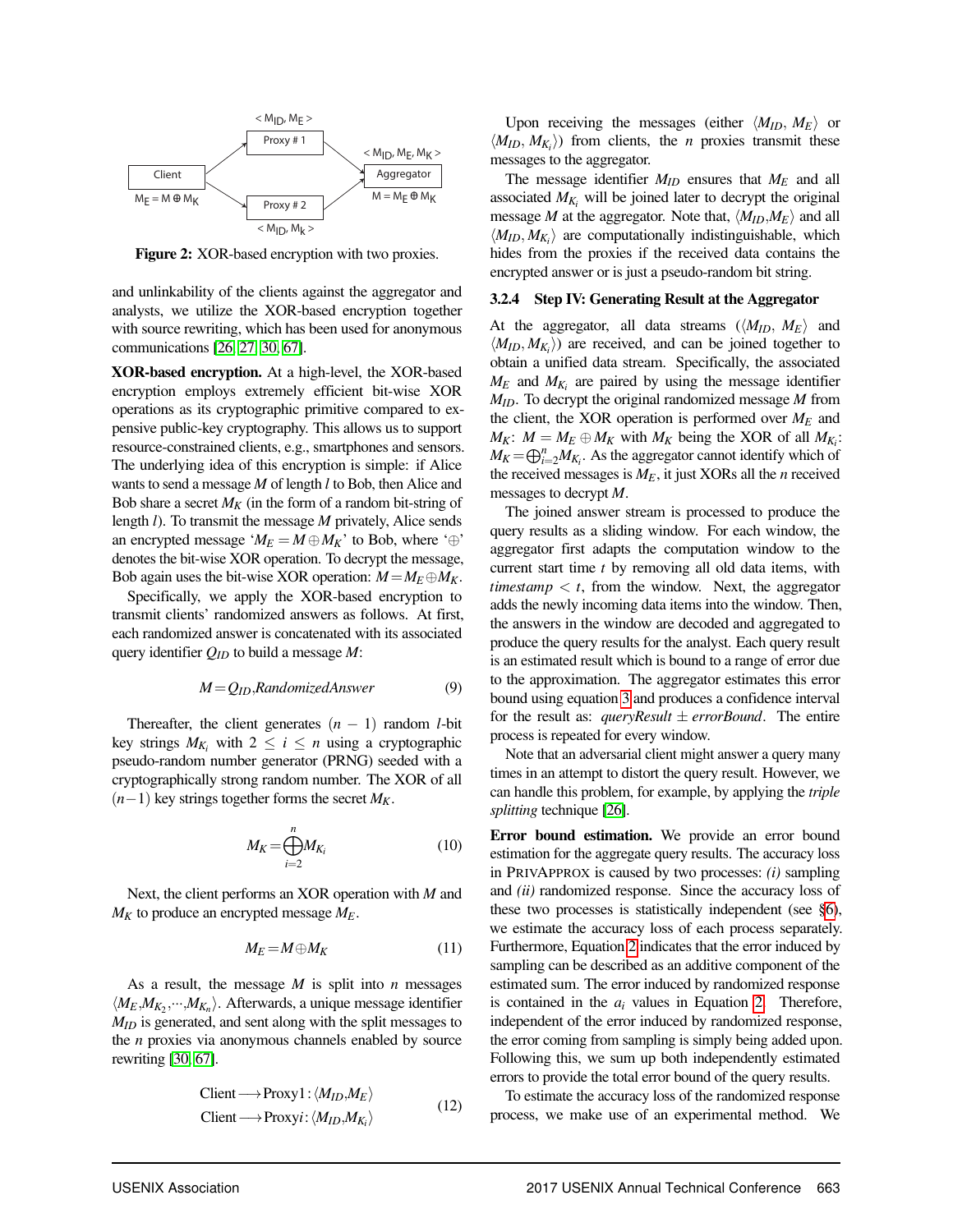run several micro-benchmarks at the beginning of the query answering process (without performing the sampling process) to estimate the accuracy loss caused by randomized response. We measure the accuracy loss using Equation [6.](#page-4-3)

On the other hand, to estimate the accuracy loss of the sampling process, we apply the statistical theory of the sampling techniques. In particular, we first identify a desired confidence level, e.g., 95%. Then, we compute the margin of error using Equation [3.](#page-4-1) Note that, to use this equation the sampling distribution must be nearly normal. According to the Central Limit Theorem (CLT), when the sample size  $U'$ is large enough (e.g.,  $\geq$  30), the sampling distribution of a statistic becomes close to the normal distribution, regardless of the underlying distribution of values in the dataset [\[72\]](#page-14-3).

#### 3.3 Practical Considerations

We next present two design enhancements to further improve the practicality of PRIVAPPROX.

### 3.3.1 Historical Analytics

In addition to providing real-time data analytics, we further extend PRIVAPPROX to support historical analytics. The historical analytics workflow is essential for the data warehousing setting, where analysts wish to analyze user behaviors over a longer time period. To facilitate historical analytics, we support the batch analytics over user data at the aggregator. The analyst can analyze users' responses stored in a faulttolerant distributed storage (e.g., HDFS) at the aggregator to get the aggregate query result over the desired time period.

We also extend the adaptive execution interface for historical analytics, where the analyst can specify query execution budget, for example, to suit dynamic pricing in spot markets in the cloud deployment. Based on the query budget, we can perform an additional round of sampling at the aggregator to ensure that the batch analytics computation remains within the query budget (see the evaluation details in the technical report [\[64\]](#page-13-5)).

## <span id="page-6-1"></span>3.3.2 Query Inversion

<span id="page-6-0"></span>In the current setting, some queries may result in very few truthful "Yes" answers in users' responses. For such cases, PRIVAPPROX can only achieve lower utility of query results because the fraction of truthful "Yes" answers is distant from the second randomization parameter  $q$  (see experimental results in [§6\)](#page-8-0). For instance, if *q* is set to a high value (e.g.,  $q=0.9$ ), having only a few truthful "Yes" answers will affect the overall utility of the query result. To address this issue, we propose a *query inversion* mechanism. If the fraction of truthful "Yes" answers is too small or too large compared to the *q* value, then the analysts can invert the query to calculate the truthful "No" answers instead of the truthful "Yes" answers. In this way, the fraction of truthful "No" answers gets closer to *q*, resulting in a higher utility of the query result.

# 4 Privacy Analysis

PRIVAPPROX achieves the strong privacy properties *(i)* differential privacy and *(ii)* zero-knowledge privacy as introduced in [§2.2.](#page-2-1) This section only provides a sketch of the full proof. The detailed proof along with the empirical evaluation is available in the technical report [\[64\]](#page-13-5).

The basic idea is that all data from the clients is already differentially private due to the use of randomized response. Furthermore, the combination with sampling at the clients makes it zero-knowledge private as well. Following the privacy definitions [\[32,](#page-12-4) [41\]](#page-13-4), any computation upon the results of differentially as well as zero-knowledge private algorithms is guaranteed to be private.

Intuitively, differential privacy limits the information that can be learned about any individual *i* by the difference occurring from either including *i*'s sensitive data in a differentially private computation or not. Zero-knowledge privacy on the other hand also gives the adversary access to aggregate information about the remaining individuals. Essentially, everything that can be learned about individual *i* can also be learned by having access to some aggregate information upon them. *(i)* Differential privacy. Differential privacy is already fulfilled by randomized response [\[36\]](#page-13-9). However, due to the use of client-side sampling, a tighter privacy bound can be derived. Consequently, we show that sampling and randomize response commute and how to derive the combined bound given the sampling and randomize response parameters. The commutative property is shown by showing statistical indistinguishability of applying a sampling and randomize response in that order and vice versa. Furthermore, we show that sampling can be decomposed into pre- and post-sampling by leveraging the commutative property of multiplication.

*(ii)* Zero-knowledge privacy. The zero-knowledge privacy property follows from combining a differentially private algorithm (randomized response) with an aggregation function (sampling) as given in the seminal work on zero-knowledge privacy [\[40\]](#page-13-10). More detail is available in the technical report [\[64\]](#page-13-5).

# 5 Implementation

We implemented PRIVAPPROX as an end-to-end stream analytics system. Figure [3](#page-7-1) presents the architecture of our prototype. Our system implementation consists of three main components: *(i)* clients, *(ii)* proxies, and *(iii)* the aggregator.

First, the query and the execution budget specified by the analyst are processed by the initializer module to decide on the sampling parameter (*s*) and the randomization parameters (*p* and *q*). These parameters along with the query are then sent to the clients.

Clients. We implemented Java-based clients for mobile devices as well as for personal computers. A client makes use of the sampling parameter (based on the sampling module) to decide whether to participate in the query answering process ([§3.2.1\)](#page-4-4). If the client decides to participate then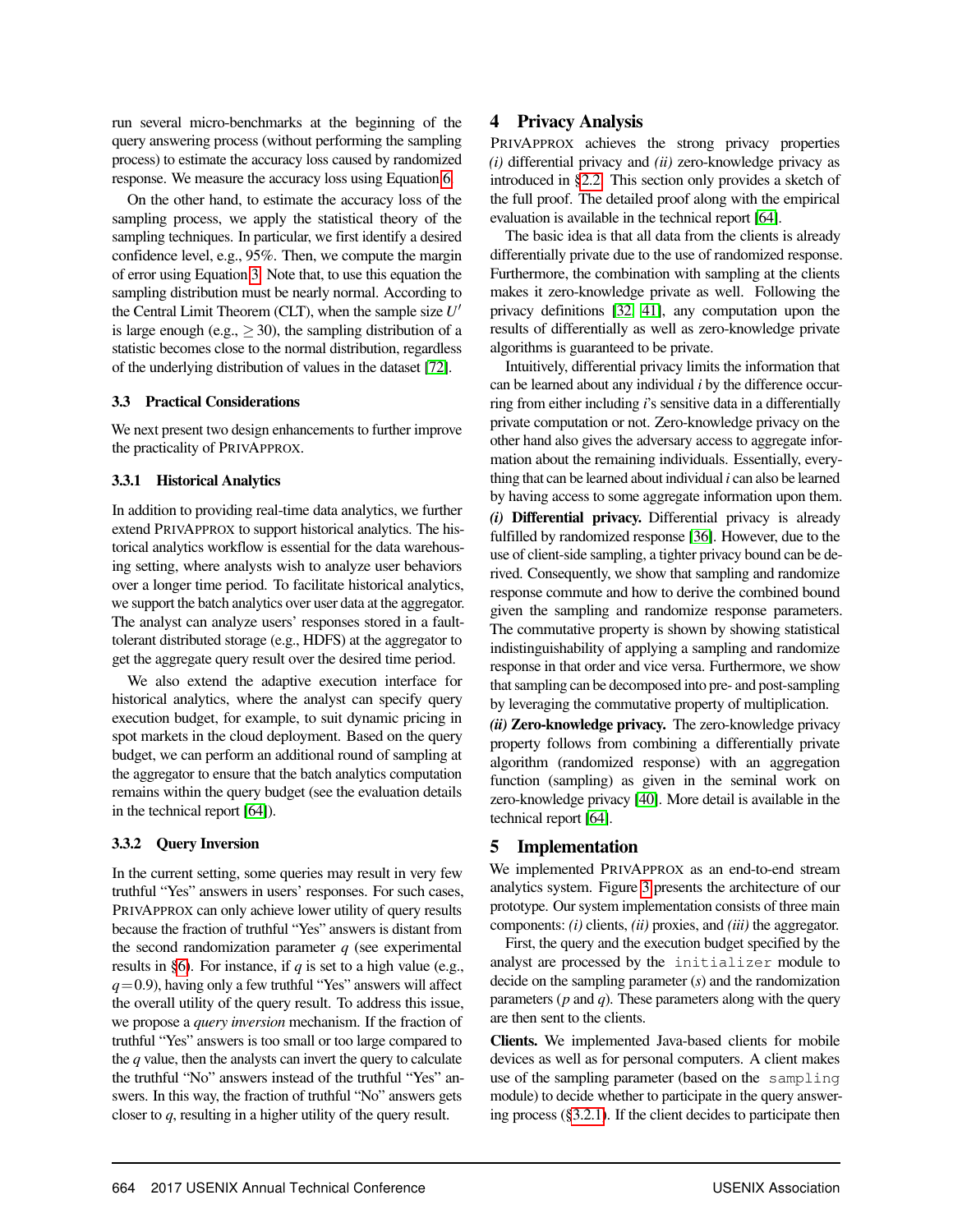

<span id="page-7-1"></span>Figure 3: PRIVAPPROX architecture. Historical analytics pipeline at the aggregator is not shown for clarity.

the query answer module is used to execute the input query on the local user's private data stored in SQLite [\[5\]](#page-12-16). The client makes use of the randomized response to execute the query ([§3.2.2\)](#page-4-0). Finally, the randomized answer is encrypted using the XOR-based encryption module; thereafter, the encrypted message and the key messages are sent to the aggregator via proxies ([§3.2.3\)](#page-4-5).

Proxies. We implemented proxies based on Apache Kafka (which internally uses Apache Zookeeper [\[4\]](#page-12-17) for fault tolerance). In Kafka, a *topic* is used to define a stream of data items. A stream *producer* can publish data items to a topic, and these data items are stored in Kafka servers called *brokers*. Thereafter, a *consumer* can subscribe to the topic and consume the data items by pulling them from the brokers. In particular, we make use of Kafka APIs to create two main topics: *key* and *answer* for transmitting the key message stream and the encrypted answer stream in the XOR-based encryption protocol, respectively ([§3.2.3\)](#page-4-5).

Aggregator. We implemented the aggregator using Apache Flink for real-time stream analytics and also for historical batch analytics. At the aggregator, we first make use of the join method (using the aggregation module) to combine the two data streams: *(i)* encrypted answer stream and *(ii)* key stream. Thereafter, the combined message stream is decoded (using the XOR-based decryption module) to reproduce the randomized query answers. These answers are then forwarded to the analytics module. The analytics module processes the answers to provide the query result to the analyst. Moreover, the error estimation module is used to estimate the error ([§3.2.4\)](#page-5-0), which we implemented using the Apache Common Math library. If the error exceeds the error bound target, a feedback mechanism is activated to re-tune the sampling and randomization parameters to provide higher utility in the subsequent epochs.

# <span id="page-7-0"></span>6 Evaluation: Microbenchmarks

We first evaluate PRIVAPPROX using microbenchmarks.

#I: Effect of sampling and randomization parameters. We measure the effect of randomization parameters on

Table 1: Utility and privacy of query results with different randomization parameters *p* and *q*.

<span id="page-7-2"></span>

| p   | $\boldsymbol{q}$ | Accuracy loss $(\eta)$ | Privacy Level $(\varepsilon)$ |
|-----|------------------|------------------------|-------------------------------|
|     | 0.3              | 0.0278                 | 1.7047                        |
| 0.3 | 0.6              | 0.0262                 | 1.3862                        |
|     | 0.9              | 0.0268                 | 1.2527                        |
|     | 0.3              | 0.0141                 | 2.5649                        |
| 0.6 | 0.6              | 0.0128                 | 2.0476                        |
|     | 0.9              | 0.0136                 | 1.7917                        |
|     | 0.3              | 0.0098                 | 4.1820                        |
| 0.9 | 0.6              | 0.0079                 | 3.5263                        |
|     | 0.9              | 0.0102                 | 3.1570                        |

the utility and the privacy guarantee of the query results. In particular, the utility is measured by the query results' accuracy loss (Equation [6\)](#page-4-3), and privacy is measured by the level of achieved zero-knowledge privacy (Equation 19 in the technical report [\[64\]](#page-13-5)). In the experiment, we randomly generated 10,000 original answers, 60% of which are "Yes" answers. The sampling parameter *s* is set to 0.6.

Table [1](#page-7-2) shows that different settings of the two randomization parameters, *p* and *q*, do affect the utility and the privacy guarantee of the query results. The higher *p* means the higher probability that a client responds with its truthful answer. As expected, this leads to higher utility (i.e., smaller accuracy loss  $\eta$ ) but weaker privacy guarantee (i.e., higher privacy level  $\varepsilon$ ). In addition, Table [1](#page-7-2) also shows that the closer we set the probability *q* to the fraction of truthful "Yes" answers (i.e., 60% in this microbenchmark), the higher utility the query result provides. Nevertheless, to meet the utility and privacy requirements in various scenarios, we should carefully choose the appropriate *p* and *q*. In practice, the selection of the  $\varepsilon$  value depends on real-world applications [\[54\]](#page-13-11).

We also measured the effect of sampling parameter on the accuracy loss. Figure [4](#page-8-1) (a) shows that the accuracy loss decreases with the increase of sampling fraction, regardless of the settings of randomization parameters *p* and *q*. The benefits reach diminishing returns after the sampling fraction of 80%. The system operator can set the sampling fraction using resource prediction model [\[78–](#page-14-4)[80\]](#page-14-5) for any given SLA.

#II: Error estimation. To analyze the accuracy loss, we first measured the accuracy loss caused by sampling and randomized response *separately*. For comparison, we also computed the total accuracy loss after running the two processes in succession as in PRIVAPPROX. In this experiment, we set the number of original answers to 10,000 with 60% of which being "Yes" answers. We measured the accuracy loss of the randomized response process by setting the sampling parameter to  $100\%$  ( $s=1$ ) and the randomization parameters *p* and *q* to 0.3 and 0.6, respectively. Meanwhile, we measured the accuracy loss of the sampling process without the randomized response process by setting *p* to 1.

Figure [4](#page-8-1) (b) indicates that the accuracy loss caused by the two processes is statistically independent of each other. In addition, the accuracy loss of the two processes can effectively be added together to calculate the total accuracy loss.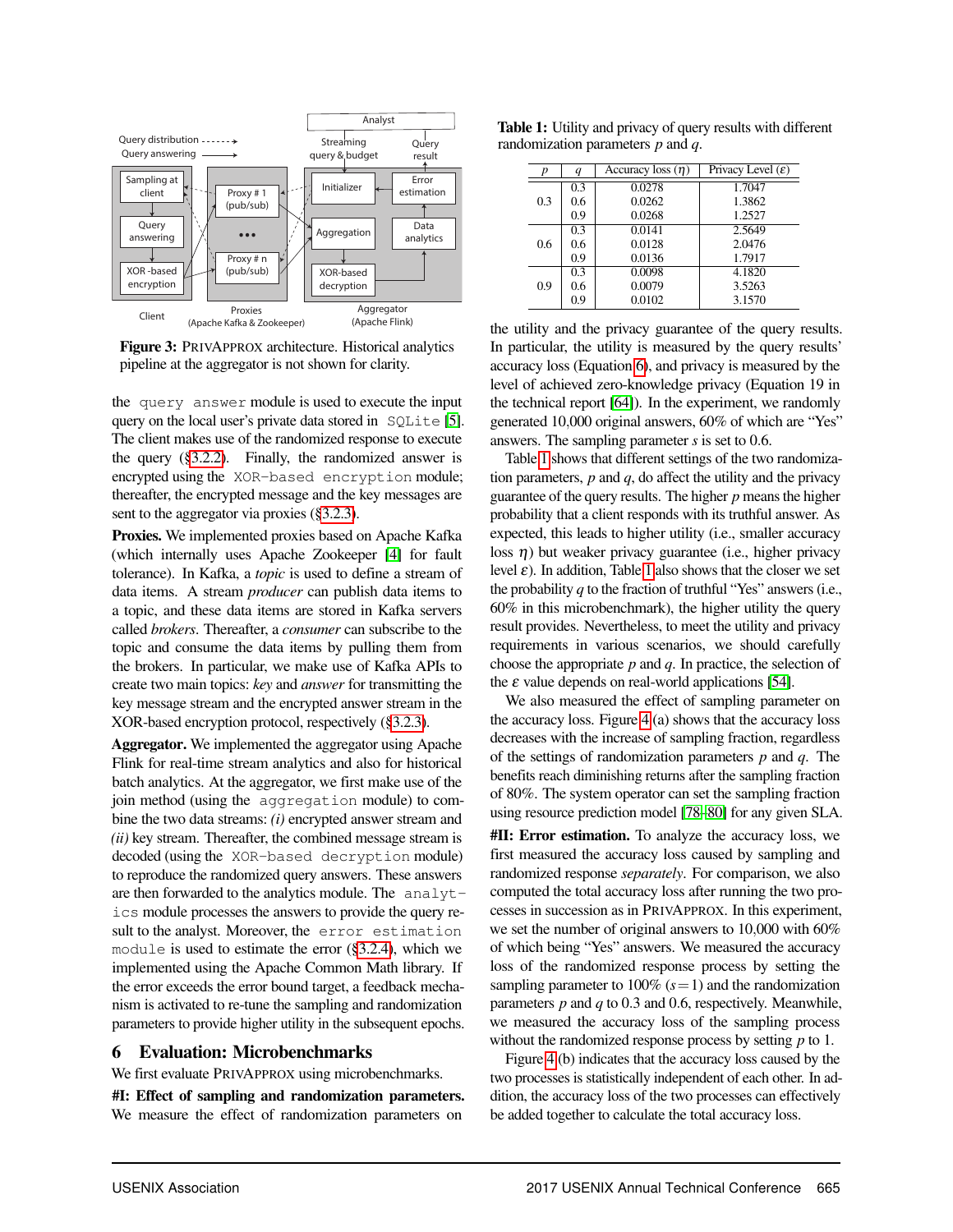

<span id="page-8-1"></span>Figure 4: (a) Accuracy loss with varying sampling and randomization parameters. (b) Accuracy loss caused by sampling and randomized response processes, combined and individually. (c) Accuracy loss with varying numbers of clients.



<span id="page-8-2"></span>Figure 5: (a) Accuracy loss of the native and inversed query results with different fractions of truthful "Yes" answers. (b) Throughput at proxies with different sizes of the query answer. (c) Comparison between PRIVAPPROX and RAPPOR.

<span id="page-8-0"></span>Table 2: Comparison of crypto overheads (# operations/sec). The public-key crypto schemes use a 1024-bit key.

|                   | Encryption |             |       |              | Decryption |              |     |                |       |               |       |               |
|-------------------|------------|-------------|-------|--------------|------------|--------------|-----|----------------|-------|---------------|-------|---------------|
|                   |            | Phone       |       | Laptop       |            | Server       |     | Phone          |       | Laptop        |       | Server        |
| <b>RSA [10]</b>   | 937        | $16\times$  | 2.770 | $341\times$  | 4.909      | $275\times$  | .26 | $25890\times$  | 698   | $23666\times$ | 859   | $26401\times$ |
| Goldwasser [27]   | 2.106      | $7\times$   | 7.064 | $55\times$   | 22.902     | $59\times$   | 127 | 25686 $\times$ | 6.329 | $2610\times$  | 7.068 | $3209\times$  |
| Paillier [66]     | 116        | $129\times$ | 489   | $1930\times$ | 579        | $2335\times$ | 72  | $45308\times$  | 250   | $66076\times$ | 309   | $73392\times$ |
| <b>PRIVAPPROX</b> |            | 15.026      |       | 943,902      |            | 1.351.937    |     | 3,262,186      |       | 16.519.076    |       | 22,678,285    |

#III: Effect of the number of clients. We next analyzed how the number of participating clients affects the utility of the results. In this experiment, we fix the sampling and randomization parameters *s*, *p* and *q* to 0.9, 0.9 and 0.6, respectively, and set the fraction of truthful "Yes" answers to 60%.

Figure [4](#page-8-1) (c) shows that the utility of query results improves with the increase of the number of participating clients, and few clients (e.g.,  $<$  100) may lead to low-utility query results.

Note that increasing the number of participating clients leads to higher network overheads. However, we can tune the number of clients using the sampling parameter *s* and thus decrease the network overhead (see [§7.2](#page-10-0) #II).

#IV: Effect of the fraction of truthful answers. We measured the utility of both the native and the inversed query results with different fractions of truthful "Yes" answers. In this experiment, we still keep the sampling and randomization parameters *s*, *p* and *q* to 0.9, 0.9 and 0.6, respectively, and set the total number of answers to 10,000.

Figure [5](#page-8-2) (a) shows that PRIVAPPROX achieves higher

utility as the fraction of truthful "Yes" answers gets closer to 60% (i.e., the *q* value). In addition, when the fraction of truthful "Yes" answers *y* is too small compared to the *q* value (e.g.,  $y=0.1$ ), the accuracy loss is quite high at 2.54%. However, by using the query inversion mechanism ([§3.3.2\)](#page-6-1), we can significantly reduce the accuracy loss to 0.4%.

#V: Effect of answer's bit-vector sizes. We measured the throughput at proxies with various bit-vector sizes of client answers (i.e.,  $A[n]$  in [§3.1\)](#page-3-1). We conducted this experiment with a 3-node cluster (see [§7.1](#page-9-0) for the experimental setup). Figure [5](#page-8-2) (b) shows that the throughput, as expected, is inversely proportional to the answer's bit-vector sizes.

#VI: Computational overhead of crypto operations. We compared the computational overhead of crypto operations used in PRIVAPPROX and prior systems. In particular, these crypto operations are XOR in PRIVAPPROX, RSA in [\[10\]](#page-12-18), Goldwasser-Micali in [\[27\]](#page-12-14), and Paillier in [\[66\]](#page-13-12). In this experiment, we measured the number of crypto operations that can be executed on: *(i)* Android Galaxy mini III smartphone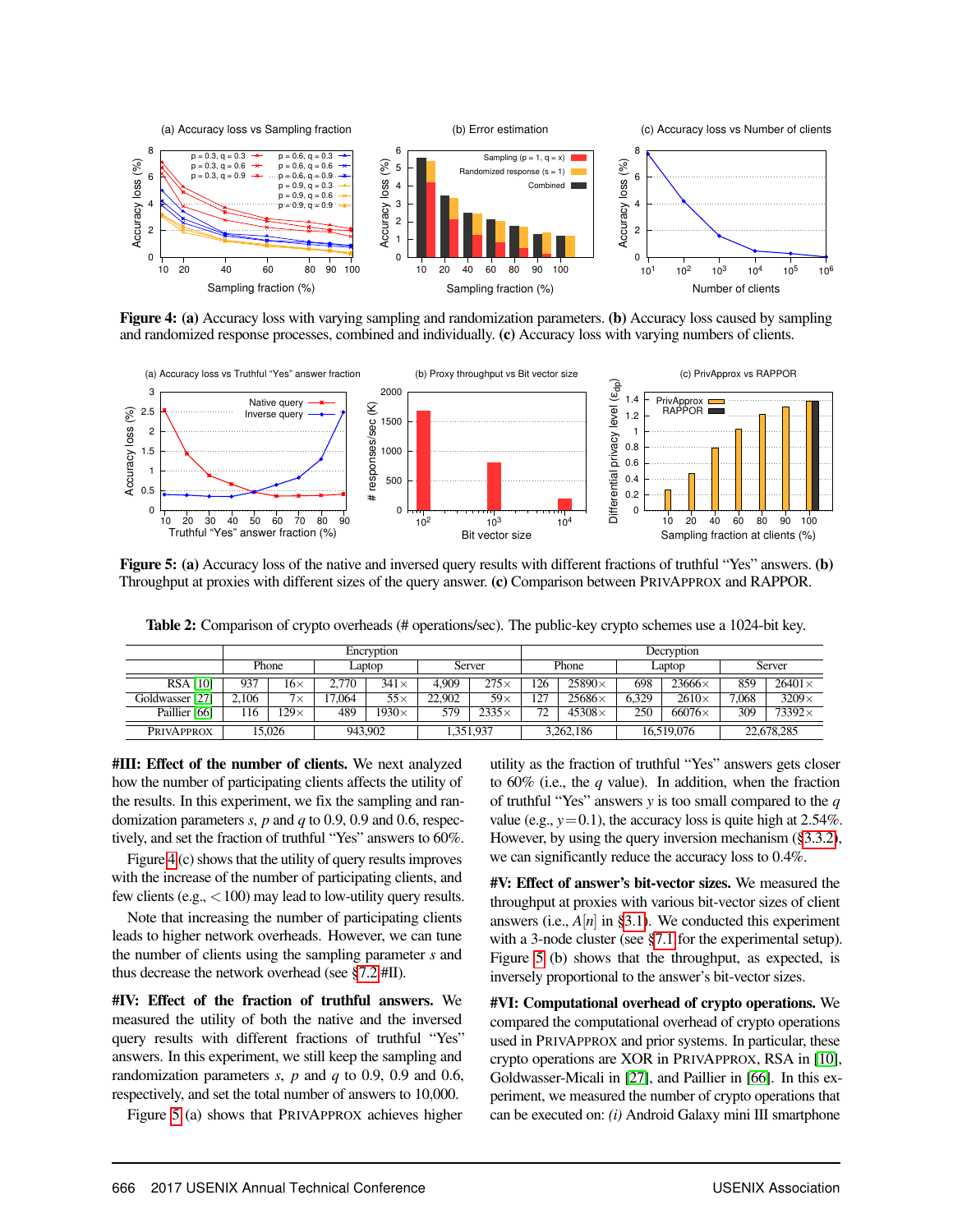<span id="page-9-1"></span>Table 3: Throughput (# operations/sec) at clients.

| # operations/sec    | Phone   | Laptop  | Server    |
|---------------------|---------|---------|-----------|
| SOLite read         | 1.162   | 19.646  | 23.418    |
| Randomized response | 168.938 | 418,668 | 1.809.662 |
| XOR encryption      | 15.026  | 943.902 | 1.351.937 |
| <b>Total</b>        | 1.116   | 17.236  | 22,026    |

running Android 4.1.2 with a 1.5 GHz CPU; *(ii)* MacBook Air laptop with a 2.2 GHz Intel Core i7 CPU running OS X Yosemite 10.10.2; and *(iii)* Linux server running Linux 3.15.0 equipped with a 2.2 GHz CPU with 32 cores.

Table [2](#page-8-0) shows that the XOR operation is extremely efficient compared with the other crypto mechanisms. This highlights the importance of XOR encryption in our design.

#VII: Throughput at clients. We measured the throughput at clients. In particular, we measured the number of operations per second that can be executed at clients for the query answering process. In this experiment, we used the same set of devices as in the previous experiment. Table [3](#page-9-1) presents the throughput at clients. To closely investigate the overheads, we measured the individual throughput of three sub-processes in the query answering process: *(i)* database read, *(ii)* randomized response, and *(iii)* XOR encryption. The result indicates that the performance bottleneck in the answering process is actually the database read operation.

#VIII: Comparison with related work. First, we compared PRIVAPPROX with SplitX [\[26\]](#page-12-5), a high-performance privacy-preserving analytics system. Since PRIVAPPROX and SplitX share the same architecture, we compare the latency incurred at proxies in both systems.

Figure [6](#page-9-2) shows that, with different numbers of clients, the latency incurred at proxies in PRIVAPPROX is always nearly one order of magnitude lower than that in SplitX. The reason is simple: unlike PRIVAPPROX, SplitX requires synchronization among its proxies to process query answers in a privacy-preserving fashion. This synchronization creates a significant delay in processing query answers, making SplitX unsuitable for dealing with large-scale stream analytics. More specifically, in SplitX, the processing at proxies consists of a few sub-processes including adding noise to answers, answer transmission, answer intersection, and answer shuffling; whereas, in PRIVAPPROX, the processing at proxies contains only the answer transmission. Figure [6](#page-9-2) also shows that with  $10^6$  clients, the latency at SplitX is 40.27 sec, whereas PRIVAPPROX achieves a latency of just 6.21 sec, resulting in a  $6.48 \times$  speedup compared with SplitX.

Next, we compared PRIVAPPROX with a recent privacypreserving analytics system called RAPPOR [\[73\]](#page-14-6). Similar to PRIVAPPROX, RAPPOR applies a randomized response mechanism to achieve differential privacy. However, RAPPOR is not designed for stream analytics, and therefore, we compared PRIVAPPROX with RAPPOR for privacy only. To make an "apples-to-apples" comparison between PRIVAP-PROX and RAPPOR in terms of privacy, we make a mapping



<span id="page-9-2"></span>Figure 6: Comparison between SplitX and PRIVAPPROX.

between the system parameters of the two systems. We set the sampling parameter  $s = 1$ , and the randomized parameters  $p=1-f$ ,  $q=0.5$  in PRIVAPPROX, where *f* is the parameter used in the randomized response process of RAPPOR [\[73\]](#page-14-6). In addition, we set the number of hash functions used in RAPPOR to 1  $(h=1)$  for a fair comparison. In doing so, the two systems have the same randomized response process. However, since PRIVAPPROX makes use of the sampling mechanism before performing the randomized response, PRI-VAPPROX achieves stronger privacy. Figure [5](#page-8-2) (c) shows the differential privacy level of RAPPOR and PRIVAPPROX with different sampling fractions *s*. It is worth mentioning that, by applying the sampling mechanism, PRIVAPPROX achieves stronger privacy (i.e., zero-knowledge privacy) for clients.

## 7 Evaluation: Case Studies

We next present our experience of using PRIVAPPROX in the following two case studies: *(i)* New York City (NYC) taxi ride, and *(ii)* household electricity consumption.

#### <span id="page-9-0"></span>7.1 Experimental Setup

Cluster setup. We used a cluster of 44 nodes connected via a Gigabit Ethernet. Each node contains 2 Intel Xeon quad-core CPUs and 8 GB of RAM running Debian 5.0. We deployed two proxies with Apache Kafka, each of which consists of 4 Kafka broker nodes and 3 Zookeeper nodes. We used 20 nodes to deploy Apache Flink as the aggregator. In addition, we employed the remaining 10 nodes to replay the datasets to generate data streams for the evaluation.

Datasets. For the first case study, we used the *NYC Taxi Ride* dataset from the DEBS 2015 Grand Challenge [\[51\]](#page-13-13). For the second case study, we used the *Household Electricity Consumption* dataset [\[6\]](#page-12-19).

Queries. For the NYC taxi ride case study, we created a query: "*What is the distance distribution of taxi rides in New York?*". We defined the query answer with 11 buckets as follows: [0, 1) mile, [1, 2) miles, [2, 3) miles, [3, 4) miles, [4, 5) miles, [5, 6) miles, [6, 7) miles, [7, 8) miles, [8, 9) miles, [9, 10) miles, and  $[10, +\infty)$  miles.

For the second case study, we defined a query to analyze the electricity usage distribution of households over the past 30 minutes. The query answer format is as follows: [0, 0.5]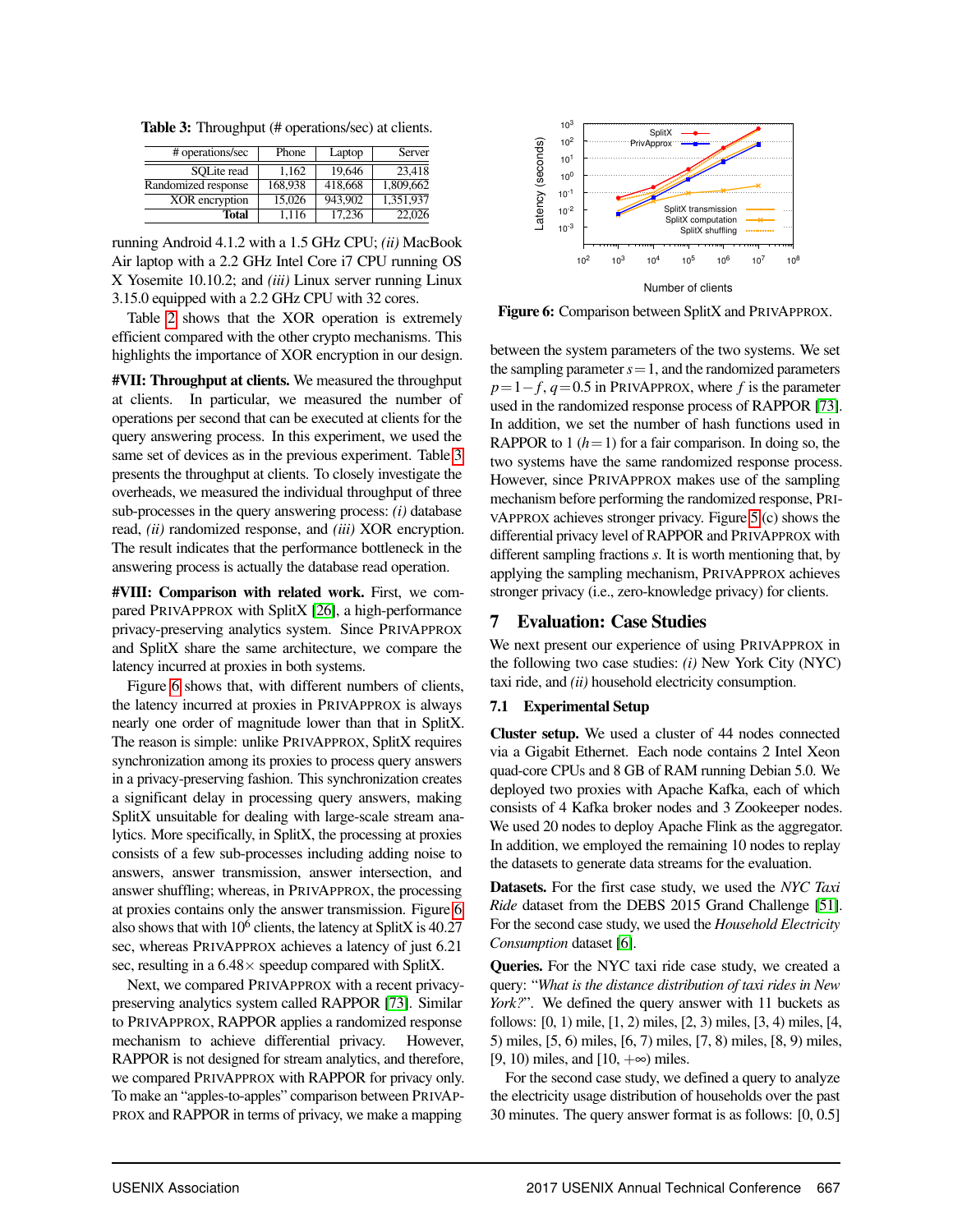

<span id="page-10-3"></span>Figure 7: Results from the NYC Taxi case study with varying sampling and randomization parameters: (a) Utility, (b) Privacy level, (c) Comparison between utility and privacy.



<span id="page-10-1"></span>Figure 8: Throughput at proxies and the aggregator with different numbers of CPU cores and nodes.

kWh, (0.5, 1] kWh, (1, 1.5] kWh, (1.5, 2] kWh, (2, 2.5] kWh, and (2.5, 3] kWh.

Evaluation metrics. We evaluated PRIVAPPROX using four key metrics: throughput, latency, utility, and privacy level. *Throughput* is defined as the number of data items processed per second, and *latency* is defined as the total amount of time required to process a certain dataset. *Utility* is the accuracy *loss defined as |*  $\frac{estimate - exact}{exact}$ *}, where <i>estimate* and *exact* are the query results produced by applying PRIVAPPROX and the native computation, respectively. Finally, *privacy level*  $(\varepsilon_{z_k})$ is calculated using Equation 19 in the technical report [\[64\]](#page-13-5). For all measurements, we report the average over 10 runs.

#### <span id="page-10-0"></span>7.2 Results from Case Studies

#I: Scalability. We measured the scalability of the two main system components: proxies and the aggregator. We first measured the throughput of proxies with different numbers of CPU cores (scale-up) and different numbers of nodes (scale-out). This experiment was conducted on a cluster of 4 nodes. Figure [8](#page-10-1) (a) shows that, as expected, the throughput at proxies scales quite well with the number of CPU cores and nodes. In the NYC Taxi case study, with 2 cores, the throughput of each proxy is 512,348 answers/sec, and with 8 cores (1 node) the throughput is 1,192,903 answers/sec; whereas, with a cluster of 4 nodes each with 8 cores, the throughput of each proxy reaches 2,539,715 answers/sec. In the household electricity case study, the proxies achieve relatively higher throughput because the message size is smaller than in the NYC Taxi case study.

We next measured the throughput at the aggregator. Figure [8](#page-10-1) (b) depicts that the aggregator also scales quite well



<span id="page-10-2"></span>Figure 9: Total network traffic and latency at proxies with different sampling fractions at clients.

when the number of nodes for aggregator increases. The throughput of the aggregator, however, is much lower than the throughput of proxies due to the relatively expensive join operation and the analytical computation at the aggregator. We notice that the throughput of the aggregator in the household electricity case study does not significantly improve in comparison to the first case study. This is because the difference in the size of messages between the two case studies does not affect much the performance of the join operation and the analytical computation.

#II: Network bandwidth and latency. Next, we conducted the experiment to measure the network bandwidth usage. By leveraging the sampling mechanism at clients, our system reduces network traffic significantly. Figure [9](#page-10-2) (a) shows the total network traffic transferred from clients to proxies with different sampling fractions. In the first case study, with the sampling fraction of 60%, PRIVAPPROX can reduce the network traffic by  $1.62 \times$ ; whereas in the second case study, the reduction is  $1.58\times$ . Besides the benefit of saving network bandwidth, PRIVAPPROX also achieves lower latency in processing query answers by leveraging approximate computation. To evaluate this advantage, we measured the effect of sampling fractions on the latency of processing query answers. Figure [9](#page-10-2) (b) depicts the latency with different sampling fractions at clients. For the first case study, with the sampling fraction of 60%, the latency is  $1.68 \times$  lower than the execution without sampling; whereas, in the second case study, this value is  $1.66 \times$  lower than the execution without sampling.

 $\#III$ : Utility and privacy. Figure [7](#page-10-3) (a)(b)(c) show the utility, the privacy level, and the trade-off between them,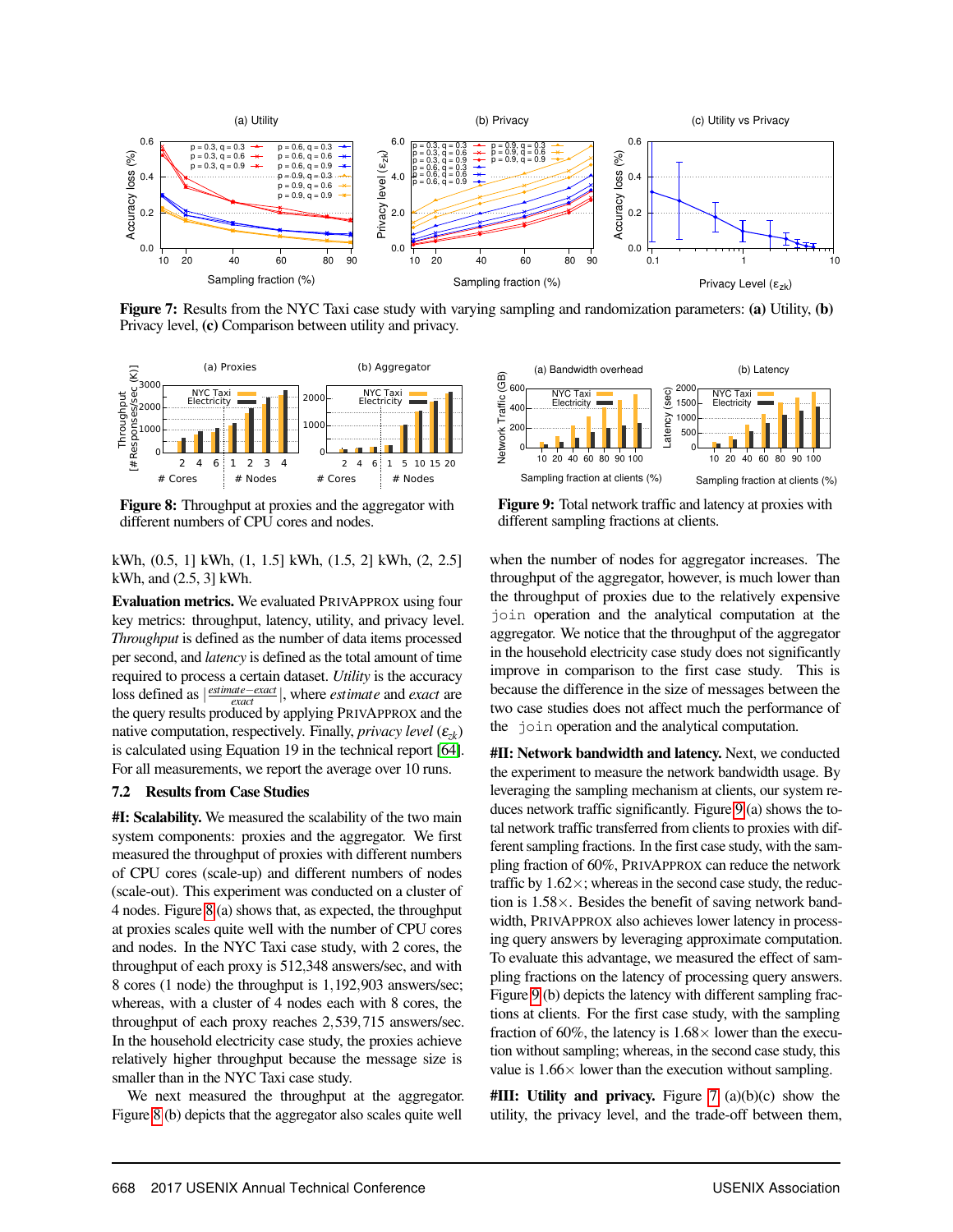respectively, with different sampling and randomization parameters. The randomization parameters *p* and *q* vary in the range of  $(0, 1)$ , and the sampling parameter *s* is calculated using Equation 19 in the technical report [\[64\]](#page-13-5). Here, we show results only with the NYC Taxi dataset. As the sampling parameter *s* and the first randomization parameter *p* increase, the utility of query results improves (i.e., accuracy loss gets smaller) whereas the privacy guarantee gets weaker (i.e., privacy level gets higher). Since the NYC Taxi dataset is diverse, the accuracy loss and the privacy level change in a non-linear fashion with different sampling fractions and randomization parameters. Interestingly, the accuracy loss does not always decrease as the second randomization parameter *q* increases. The accuracy loss gets smaller when  $q = 0.3$ . This is due to the fact that the fraction of truthful "Yes" answers in the dataset is 33.57% (close to  $q=0.3$ ).

# <span id="page-11-0"></span>8 Related Work

Privacy-preserving analytics. Since the notion of differential privacy [\[32,](#page-12-4) [34\]](#page-13-14), a plethora of systems have been proposed to provide differential privacy with centralized databases [\[46,](#page-13-15) [48,](#page-13-16) [52,](#page-13-17) [56](#page-13-18)[–59,](#page-13-19) [63,](#page-13-20) [68\]](#page-14-7). In practice, however, such central trust can be abused, leaked, or subpoenaed [\[28,](#page-12-3) [49,](#page-13-0) [62,](#page-13-1) [69\]](#page-14-0).

To overcome the limitations of the centralized database schemes, recently a flurry of systems have been proposed with a focus on preserving user privacy (mostly, differential privacy) in a distributed setting where the private data is kept locally [\[10,](#page-12-18) [26,](#page-12-5) [27,](#page-12-14) [33,](#page-12-20) [43,](#page-13-21) [44,](#page-13-22) [47,](#page-13-23) [55,](#page-13-24) [61,](#page-13-25) [71,](#page-14-8) [74\]](#page-14-9). However, these systems are designed to deal with the "one-shot" batch queries only, whereby the data is assumed to be static.

To overcome the limitations of the aforementioned systems, several differentially private stream analytics systems have been proposed [\[22,](#page-12-21) [23,](#page-12-22) [35,](#page-13-26) [38,](#page-13-27) [45,](#page-13-28) [66,](#page-13-12) [70\]](#page-14-10). Unfortunately, these systems still contain several technical shortcomings that limit their practicality. One of the first systems [\[35\]](#page-13-26) updates the query result only if the user's private data changes significantly, and does not support stream analytics over an unlimited time period. Subsequent systems [\[23,](#page-12-22) [45\]](#page-13-28) remove the limit on the time period, but introduce extra system overheads. Some systems [\[66,](#page-13-12) [70\]](#page-14-10) leverage expensive secret sharing cryptographic operations to produce noisy aggregate query results. These systems, however, cannot work at large scale under churn; moreover, in these systems, even a single malicious user can substantially distort the aggregate results without detection. Recently, some other privacy-preserving distributed stream monitoring systems have been proposed [\[22,](#page-12-21) [38\]](#page-13-27). However, they all require some form of synchronization, and are tailored for heavy-hitter monitoring only. Streaming data publishing systems like [\[76\]](#page-14-11) use a stream-privacy metric at the cost of relying on a trusted party to add noise. In contrast, PRIVAPPROX does not require a trusted proxy or aggregator to add noise. Furthermore, PRIVAPPROX provides stronger

privacy properties (i.e., zero-knowledge privacy).

Sampling and randomized response. Sampling and randomized response, also known as input perturbation techniques, are being studied in the context of privacypreserving analytics, albeit they are explored separately. For instance, the relationship between sampling and privacy is being investigated to provide k-anonymity [\[24\]](#page-12-23), differential privacy [\[59\]](#page-13-19), and crowd-blending privacy [\[40\]](#page-13-10). In contrast, we show that sampling combined with randomized response achieves the zero-knowledge privacy, a privacy bound strictly stronger than the state-of-the-art differential privacy.

Randomized response [\[37,](#page-13-3) [77\]](#page-14-12) is a surveying technique in statistics, since 1960s, for collecting sensitive information via input perturbation. Recently, Google in a system called RAPPOR [\[73\]](#page-14-6) made use of randomized response for privacy-preserving analytics. Like RAPPOR, PRIVAPPROX utilizes randomized response. However, RAPPOR is designed for heavy-hitter collection, and does not deal with the situation where clients' answers to the same query are changing over time. Therefore, RAPPOR does not fit well with the stream analytics. Furthermore, since we combine randomized response with sampling, PRIVAPPROX provides a privacy bound tighter than RAPPOR.

Approximate computation. Approximation techniques such as sampling [\[11,](#page-12-24) [25,](#page-12-25) [39\]](#page-13-29), sketches [\[29\]](#page-12-26), and online aggregation [\[50\]](#page-13-30) have been well-studied over the decades in the databases community. Recently, sampling-based systems [\[8,](#page-12-12) [9,](#page-12-13) [42,](#page-13-6) [53,](#page-13-7) [65\]](#page-13-8) have also been shown effective for "Big Data" analytics. We build on the advancements of sampling-based techniques. In particular, our work builds on IncApprox [\[53\]](#page-13-7), a data analytics system that combines incremental computation [\[12,](#page-12-27) [15](#page-12-28)[–18\]](#page-12-29) and approximate computation. However, we differ in two crucial aspects. First, we perform sampling in a distributed way as opposed to sampling in a centralized dataset. Second, we extend sampling with randomized response for privacy-preserving analytics.

# 9 Conclusion

In this paper, we presented PRIVAPPROX, a privacypreserving stream analytics system. Our approach builds on the observation that both computing paradigms — privacypreserving data analytics and approximate computation strive for approximation, and can be combined together to leverage the benefits of both. Our evaluation shows that PRIVAPPROX not only improves the performance to support real-time stream analytics, but also achieves provably stronger privacy guarantees than the state-of-the-art differential privacy. PRIVAPPROX's source code is publicly available: [https://PrivApprox.github.io.](https://privapprox.github.io)

Acknowledgments. We thank anonymous reviewers and our shepherd Adam Bates for their helpful comments. This work is supported by the resilience path within CFAED at TU Dresden, the European Unions Horizon 2020 research and innovation programme under grant agreements 645011 (SERECA) and Amazon Web Services Education Grant.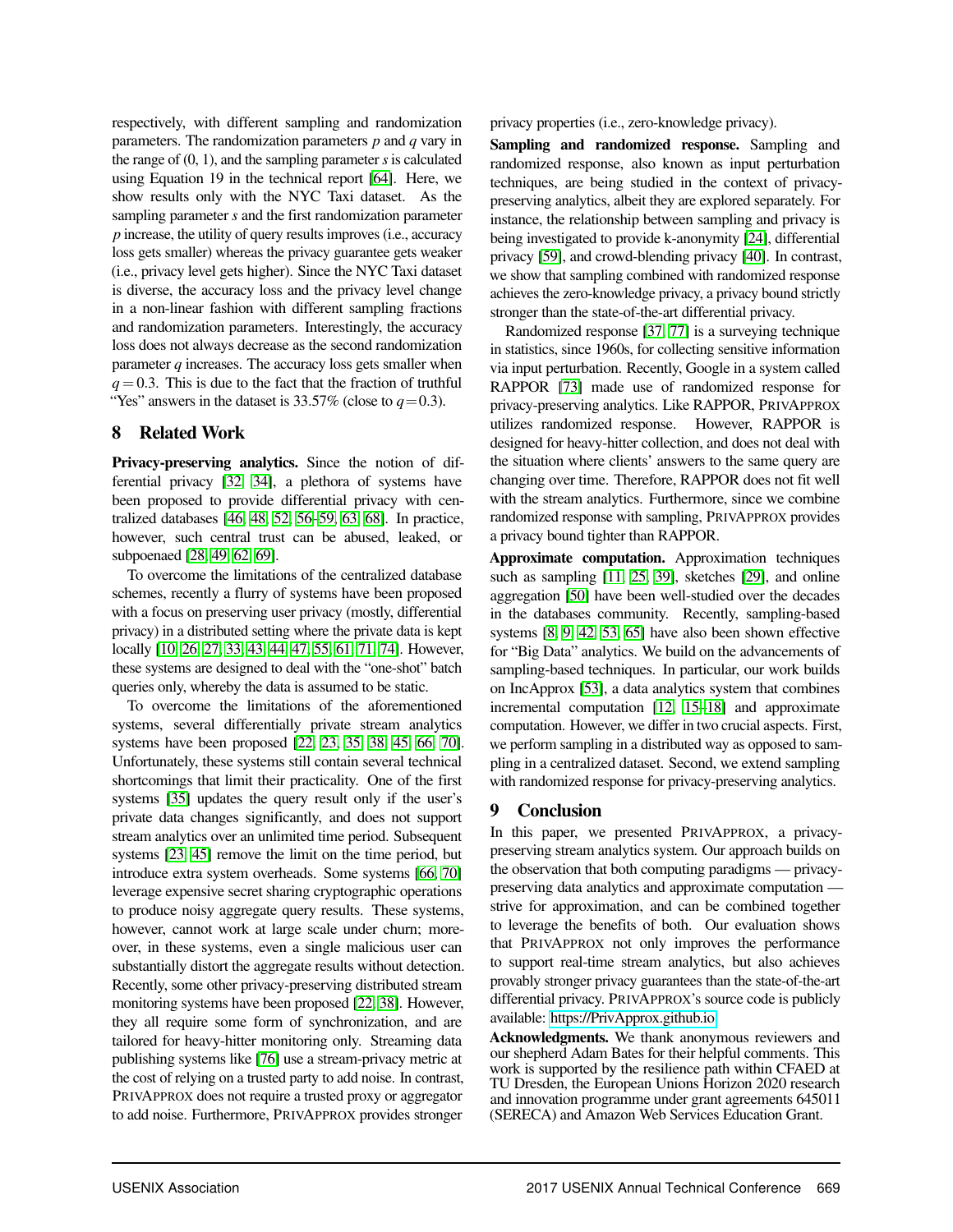#### References

- <span id="page-12-0"></span>[1] Apache S4. <http://incubator.apache.org/s4>. Accessed: May, 2017.
- [2] Apache Spark Streaming. [http://spark.apache.](http://spark.apache.org/streaming) [org/streaming](http://spark.apache.org/streaming). Accessed: May, 2017.
- <span id="page-12-1"></span>[3] Apache Storm. <http://storm-project.net/>. Accessed: May, 2017.
- <span id="page-12-17"></span>[4] Apache Zookeeper. [https://zookeeper.apache.](https://zookeeper.apache.org/) [org/](https://zookeeper.apache.org/). Accessed: May, 2017.
- <span id="page-12-16"></span>[5] Kafka - A high-throughput distributed messaging system. <http://kafka.apache.org>. Accessed: May, 2017.
- <span id="page-12-19"></span>[6] Sample household electricity time of use data. [https://](https://goo.gl/0p2QGB) [goo.gl/0p2QGB](https://goo.gl/0p2QGB). Accessed: May, 2017.
- <span id="page-12-6"></span>[7] SQLite. <https://www.sqlite.org/>. Accessed: May, 2017.
- <span id="page-12-12"></span>[8] Quickr: Lazily Approximating Complex Ad-Hoc Queries in Big Data Clusters. In *Proceedings of the ACM SIGMOD International Conference on Management of Data (SIGMOD)*, 2016.
- <span id="page-12-13"></span>[9] S. Agarwal, B. Mozafari, A. Panda, H. Milner, S. Madden, and I. Stoica. BlinkDB: Queries with Bounded Errors and Bounded Response Times on Very Large Data. In *Proceedings of the ACM European Conference on Computer Systems (EuroSys)*, 2013.
- <span id="page-12-18"></span>[10] I. E. Akkus, R. Chen, M. Hardt, P. Francis, and J. Gehrke. Non-tracking web analytics. In *Proceedings of the ACM Conference on Computer and Communications Security (CCS)*, 2012.
- <span id="page-12-24"></span>[11] M. Al-Kateb and B. S. Lee. Stratified Reservoir Sampling over Heterogeneous Data Streams. In *Proceedings of the 22nd International Conference on Scientific and Statistical Database Management (SSDBM)*, 2010.
- <span id="page-12-27"></span>[12] P. Bhatotia. *Incremental Parallel and Distributed Systems*. PhD thesis, Max Planck Institute for Software Systems (MPI-SWS), 2015.
- <span id="page-12-11"></span>[13] P. Bhatotia, U. A. Acar, F. P. Junqueira, and R. Rodrigues. Slider: Incremental Sliding Window Analytics. In *Proceedings of the 15th International Middleware Conference (Middleware)*, 2014.
- <span id="page-12-7"></span>[14] P. Bhatotia, M. Dischinger, R. Rodrigues, and U. A. Slider: Incremental Sliding-Window Computations for Large-Scale Data Analysis. Technical Report MPI-SWS-2012-004, MPI-SWS, 2012. <http://www.mpi-sws.org/tr/2012-004.pdf>.
- <span id="page-12-28"></span>[15] P. Bhatotia, P. Fonseca, U. A. Acar, B. Brandenburg, and R. Rodrigues. iThreads: A Threading Library for Parallel Incremental Computation. In *Proceedings of the 20th International Conference on Architectural Support for Programming Languages and Operating Systems (ASPLOS)*, 2015.
- [16] P. Bhatotia, R. Rodrigues, and A. Verma. Shredder: GPU-Accelerated Incremental Storage and Computation. In *Proceedings of USENIX Conference on File and Storage Technologies (FAST)*, 2012.
- [17] P. Bhatotia, A. Wieder, I. E. Akkus, R. Rodrigues, and U. A. Acar. Large-scale incremental data processing with change propagation. In *Proceedings of the Conference on Hot Topics in Cloud Computing (HotCloud)*, 2011.
- <span id="page-12-29"></span>[18] P. Bhatotia, A. Wieder, R. Rodrigues, U. A. Acar, and R. Pasquini. Incoop: MapReduce for Incremental Computations. In *Proceedings of the ACM Symposium on Cloud Computing (SoCC)*, 2011.
- <span id="page-12-8"></span>[19] A. Blum, C. Dwork, F. McSherry, and K. Nissim. Practical privacy: the SuLQ framework. In *Proceedings of the ACM SIGMOD-SIGACT-SIGART Symposium on Principles of Database Systems (PODS)*, 2005.
- <span id="page-12-9"></span>[20] A. Blum, K. Ligett, and A. Roth. A Learning Theory Approach to Non-interactive Database Privacy. In *Proceedings of the ACM Symposium on Theory of Computing (STOC)*, 2008.
- <span id="page-12-2"></span>[21] P. Carbone, A. Katsifodimos, S. Ewen, V. Markl, S. Haridi, and K. Tzoumas. Apache flink: Stream and batch processing in a single engine. *Bulletin of the IEEE Computer Society Technical Committee on Data Engineering*, 2015.
- <span id="page-12-21"></span>[22] T.-H. H. Chan, M. Li, E. Shi, and W. Xu. Differentially Private Continual Monitoring of Heavy Hitters from Distributed Streams. In *Proceedings of the 12th International Conference on Privacy Enhancing Technologies (PETS)*, 2012.
- <span id="page-12-22"></span>[23] T.-H. H. Chan, E. Shi, and D. Song. Private and Continual Release of Statistics. *ACM Trans. Inf. Syst. Secur.*, 2011.
- <span id="page-12-23"></span>[24] K. Chaudhuri and N. Mishra. When Random Sampling Preserves Privacy. In *Proceedings of the 26th Annual International Conference on Advances in Cryptology (CRYPTO)*, 2006.
- <span id="page-12-25"></span>[25] S. Chaudhuri, G. Das, and V. Narasayya. Optimized Stratified Sampling for Approximate Query Processing. *Proceedings of ACM Transaction of Database Systems (TODS)*, 2007.
- <span id="page-12-5"></span>[26] R. Chen, I. E. Akkus, and P. Francis. SplitX: Highperformance Private Analytics. In *Proceedings of the Conference on Applications, Technologies, Architectures, and Protocols for Computer Communications (SIGCOMM)*, 2013.
- <span id="page-12-14"></span>[27] R. Chen, A. Reznichenko, P. Francis, and J. Gehrke. Towards Statistical Queries over Distributed Private User Data. In *Presented as part of the 9th USENIX Symposium on Networked Systems Design and Implementation (NSDI)*, 2012.
- <span id="page-12-3"></span>[28] ComScore Reaches \$14 Million Settlement in Electronic Privacy Class Action. [http://www.](http://www.alstonprivacy.com/comscore-reaches-14-million-settlement-in-electronic-privacy-class-action/) [alstonprivacy.com/comscore-reaches-](http://www.alstonprivacy.com/comscore-reaches-14-million-settlement-in-electronic-privacy-class-action/)[14-million-settlement-in-electronic](http://www.alstonprivacy.com/comscore-reaches-14-million-settlement-in-electronic-privacy-class-action/)[privacy-class-action/](http://www.alstonprivacy.com/comscore-reaches-14-million-settlement-in-electronic-privacy-class-action/). Accessed: May, 2017.
- <span id="page-12-26"></span>[29] G. Cormode, M. Garofalakis, P. J. Haas, and C. Jermaine. Synopses for Massive Data: Samples, Histograms, Wavelets, Sketches. *Found. Trends databases*, 2012.
- <span id="page-12-15"></span>[30] R. Dingledine, N. Mathewson, and P. Syverson. Tor: The second-generation onion router. Technical report, DTIC Document, 2004.
- <span id="page-12-10"></span>[31] J. R. Douceur. The Sybil Attack. In *Proceedings of 1st International Workshop on Peer-to-Peer Systems (IPTPS)*, 2002.
- <span id="page-12-4"></span>[32] C. Dwork. Differential privacy. In *Proceedings of the 33rd International Colloquium on Automata, Languages and Programming, part II (ICALP)*, 2006.
- <span id="page-12-20"></span>[33] C. Dwork, K. Kenthapadi, F. McSherry, I. Mironov, and M. Naor. Our Data, Ourselves: Privacy Via Distributed Noise Generation. In *Proceedings of the 24th Annual International Conference on The Theory and Applications of Cryptographic Techniques (EUROCRYPT)*, 2006.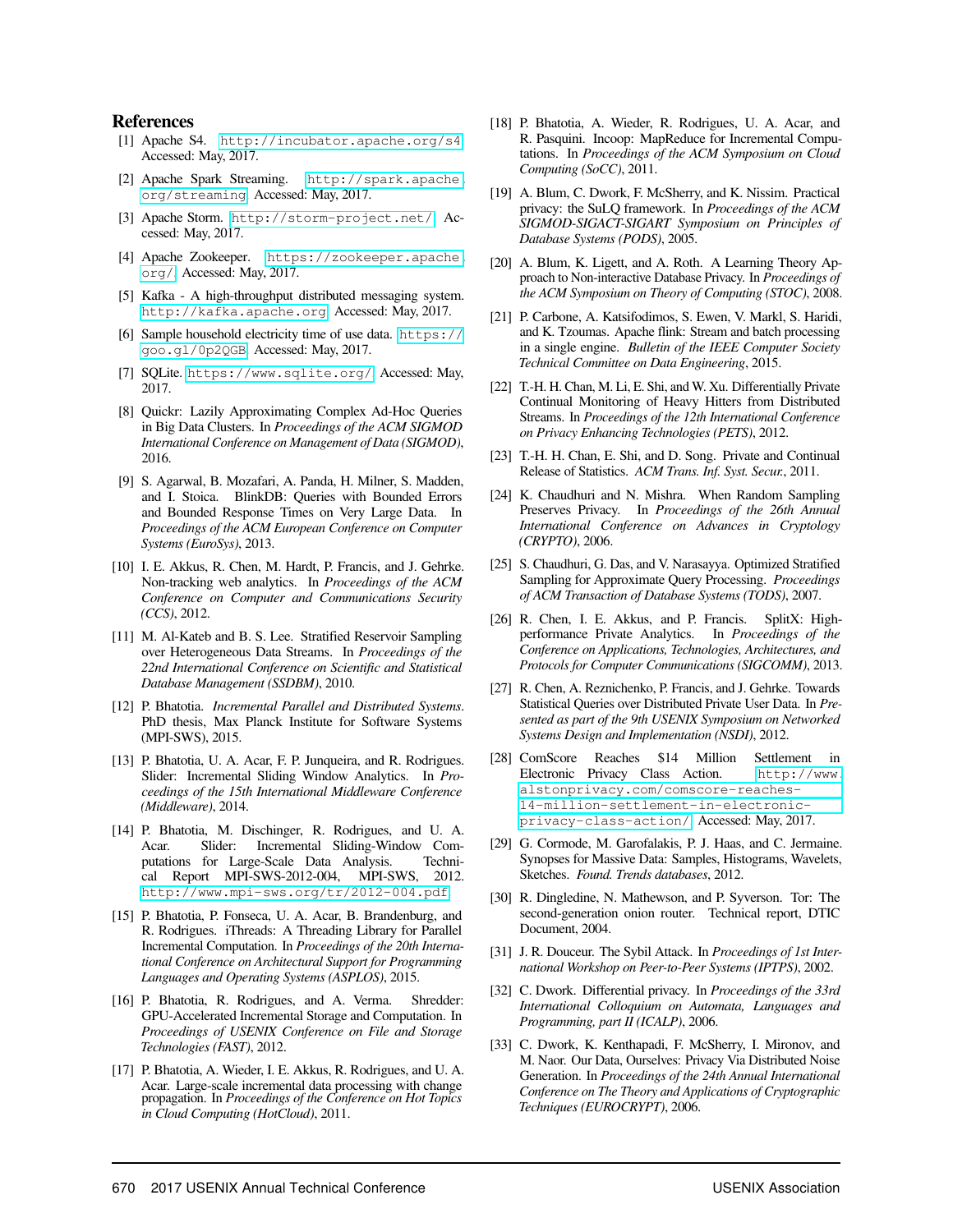- <span id="page-13-14"></span>[34] C. Dwork, F. McSherry, K. Nissim, and A. Smith. Calibrating Noise to Sensitivity in Private Data Analysis. In *Proceedings of the Third conference on Theory of Cryptography (TCC)*, 2006.
- <span id="page-13-26"></span>[35] C. Dwork, M. Naor, T. Pitassi, and G. N. Rothblum. Differential privacy under continual observation. In *Proceedings of the ACM Symposium on Theory of Computing (STOC)*, 2010.
- <span id="page-13-9"></span>[36] C. Dwork and A. Roth. The algorithmic foundations of differential privacy. *Foundations and Trends in Theoretical Computer Science*, 9(3-4):211–407, 2014.
- <span id="page-13-3"></span>[37] J. A. Fox and P. E. Tracy. *Randomized response: a method for sensitive surveys*. Beverly Hills California Sage Publications, 1986.
- <span id="page-13-27"></span>[38] A. Friedman, I. Sharfman, D. Keren, and A. Schuster. Privacy-Preserving Distributed Stream Monitoring. In *Proceedings of the Symposium on Network and Distributed System Security (NDSS)*, 2014.
- <span id="page-13-29"></span>[39] M. N. Garofalakis and P. B. Gibbon. Approximate Query Processing: Taming the TeraBytes. In *Proceedings of the International Conference on Very Large Data Bases (VLDB)*, 2001.
- <span id="page-13-10"></span>[40] J. Gehrke, M. Hay, E. Lui, and R. Pass. Crowd-blending privacy. In *Proceedings of the 32nd Annual International Conference on Advances in Cryptology (CRYPTO)*, 2012.
- <span id="page-13-4"></span>[41] J. Gehrke, E. Lui, and R. Pass. Towards Privacy for Social Networks: A Zero-Knowledge Based Definition of Privacy. In *Theory of Cryptography*, 2011.
- <span id="page-13-6"></span>[42] I. Goiri, R. Bianchini, S. Nagarakatte, and T. D. Nguyen. ApproxHadoop: Bringing Approximations to MapReduce Frameworks. In *Proceedings of the Twentieth International Conference on Architectural Support for Programming Languages and Operating Systems (ASPLOS)*, 2015.
- <span id="page-13-21"></span>[43] S. Guha, B. Cheng, and P. Francis. Privad: Practical Privacy in Online Advertising. In *Proceedings of the 8th Symposium on Networked Systems Design and Implementation (NSDI)*, 2011.
- <span id="page-13-22"></span>[44] S. Guha, M. Jain, and V. N. Padmanabhan. Koi: A location-privacy platform for smartphone apps. In *Presented as part of the 9th USENIX Symposium on Networked Systems Design and Implementation (NSDI)*, 2012.
- <span id="page-13-28"></span>[45] T. h. Hubert Chan, E. Shi, and D. Song. Privacy-preserving stream aggregation with fault tolerance. In *Proceedings of 16th International Conference on Financial Cryptography and Data Security (FC)*, 2012.
- <span id="page-13-15"></span>[46] A. Haeberlen, B. C. Pierce, and A. Narayan. Differential Privacy Under Fire. In *Proceedings of the 20th USENIX Security Symposium (USENIX Security)*, 2011.
- <span id="page-13-23"></span>[47] M. Hardt and S. Nath. Privacy-aware personalization for mobile advertising. In *Proceedings of the 2012 ACM Conference on Computer and Communications Security (CCS)*, 2012.
- <span id="page-13-16"></span>[48] M. Hay, V. Rastogi, G. Miklau, and D. Suciu. Boosting the Accuracy of Differentially Private Histograms Through Consistency. *Proceedings of the International Conference on Very Large Data Bases (VLDB)*, 2010.
- <span id="page-13-0"></span>[49] HealthCare.gov Sends Personal Data to Dozens of Tracking Websites. [https://www.eff.org/deeplinks/](https://www.eff.org/deeplinks/2015/01/healthcare.gov-sends-personal-data) [2015/01/healthcare.gov-sends-personal](https://www.eff.org/deeplinks/2015/01/healthcare.gov-sends-personal-data)[data](https://www.eff.org/deeplinks/2015/01/healthcare.gov-sends-personal-data). Accessed: May, 2017.
- <span id="page-13-30"></span>[50] J. M. Hellerstein, P. J. Haas, and H. J. Wang. Online Aggre-

gation. In *Proceedings of the ACM SIGMOD International Conference on Management of Data (SIGMOD)*, 1997.

- <span id="page-13-13"></span>[51] Z. Jerzak and H. Ziekow. The debs 2015 grand challenge. In *Proceedings of the 9th ACM International Conference on Distributed Event-Based Systems (DEBS)*, 2015.
- <span id="page-13-17"></span>[52] V. Karwa, S. Raskhodnikova, A. Smith, and G. Yaroslavtsev. Private analysis of graph structure. In *Proceedings of the International Conference on Very Large Data Bases (VLDB)*, 2011.
- <span id="page-13-7"></span>[53] D. R. Krishnan, D. L. Quoc, P. Bhatotia, C. Fetzer, and R. Rodrigues. IncApprox: A Data Analytics System for Incremental Approximate Computing. In *Proceedings of International Conference on World Wide Web (WWW)*, 2016.
- <span id="page-13-11"></span>[54] J. Lee and C. Clifton. How Much is Enough? Choosing  $\varepsilon$  for Differential Privacy. In *Proceedings of the 14th International Conference on Information Security (ISC)*, 2011.
- <span id="page-13-24"></span>[55] S. Lee, E. L. Wong, D. Goel, M. Dahlin, and V. Shmatikov. πBox: A Platform for Privacy-Preserving Apps. In *Presented as part of the 10th USENIX Symposium on Networked Systems Design and Implementation (NSDI)*, 2013.
- <span id="page-13-18"></span>[56] C. Li, M. Hay, V. Rastogi, G. Miklau, and A. McGregor. Optimizing Linear Counting Queries Under Differential Privacy. In *Proceedings of the ACM SIGMOD-SIGACT-SIGART Symposium on Principles of Database Systems (PODS)*, 2010.
- [57] F. McSherry. Privacy Integrated Queries. In *Proceedings of ACM SIGMOD International Conference on Management of Data (SIGMOD)*, 2009.
- [58] F. McSherry and R. Mahajan. Differentially-private Network Trace Analysis. In *Proceedings of the Conference on Applications, Technologies, Architectures, and Protocols for Computer Communications (SIGCOMM)*, 2010.
- <span id="page-13-19"></span>[59] P. Mohan, A. Thakurta, E. Shi, D. Song, and D. Culler. GUPT: Privacy Preserving Data Analysis Made Easy. In *Proceedings of the 2012 ACM SIGMOD International Conference on Management of Data (SIGMOD)*, 2012.
- <span id="page-13-2"></span>[60] D. S. Moore. *The Basic Practice of Statistics*. W. H. Freeman & Co., 2nd edition, 1999.
- <span id="page-13-25"></span>[61] A. Narayan and A. Haeberlen. DJoin: Differentially Private Join Queries over Distributed Databases. In *Proceedings of the 10th USENIX Conference on Operating Systems Design and Implementation (OSDI)*, 2012.
- <span id="page-13-1"></span>[62] Privacy Lawsuit Targets Net Giants Over 'Zombie' Cookies. [http://www.wired.com/2010/07/zombie](http://www.wired.com/2010/07/zombie-cookies-lawsuit)[cookies-lawsuit](http://www.wired.com/2010/07/zombie-cookies-lawsuit). Accessed: May, 2017.
- <span id="page-13-20"></span>[63] D. Proserpio, S. Goldberg, and F. McSherry. Calibrating Data to Sensitivity in Private Data Analysis: A Platform for Differentially-private Analysis of Weighted Datasets. *Proceedings of the International Conference on Very Large Data Bases (VLDB)*, 2014.
- <span id="page-13-5"></span>[64] D. L. Quoc, M. Beck, P. Bhatotia, R. Chen, C. Fetzer, and T. Strufe. Privacy preserving stream analytics: The marriage of randomized response and approximate computing. <https://arxiv.org/abs/1701.05403>, 2017.
- <span id="page-13-8"></span>[65] D. L. Quoc, R. Chen, P. Bhatotia, C. Fetzer, V. Hilt, and T. Strufe. StreamApprox: Approximate Computing for Stream Analytics. 2017.
- <span id="page-13-12"></span>[66] V. Rastogi and S. Nath. Differentially private aggregation of distributed time-series with transformation and encryption. In